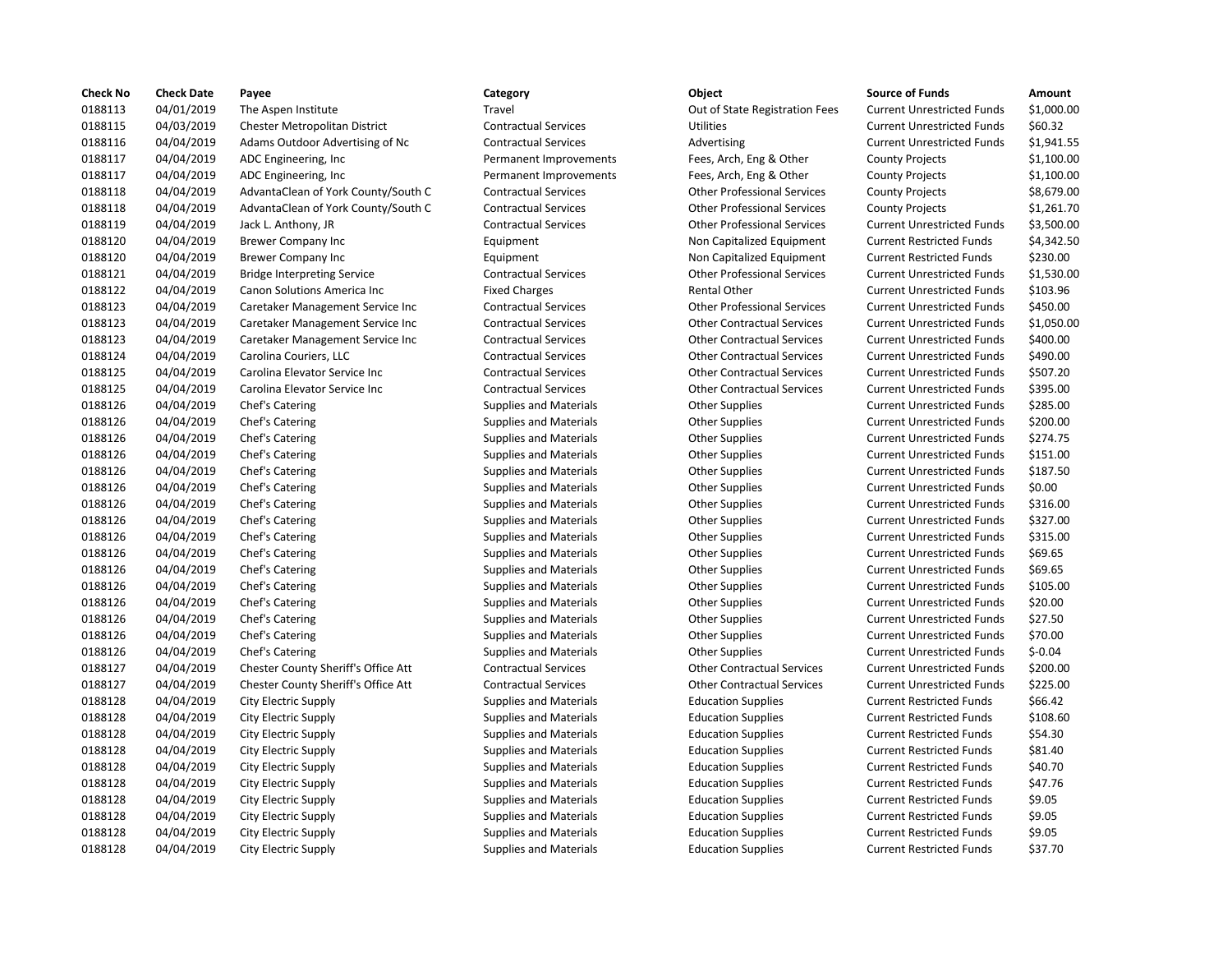| <b>Check No</b> | <b>Check Date</b> | Payee                         | Category                      | Object                             | <b>Source of Funds</b>            | Amount    |
|-----------------|-------------------|-------------------------------|-------------------------------|------------------------------------|-----------------------------------|-----------|
| 0188128         | 04/04/2019        | City Electric Supply          | <b>Supplies and Materials</b> | <b>Education Supplies</b>          | <b>Current Restricted Funds</b>   | \$67.98   |
| 0188128         | 04/04/2019        | City Electric Supply          | <b>Supplies and Materials</b> | <b>Education Supplies</b>          | <b>Current Restricted Funds</b>   | \$39.86   |
| 0188128         | 04/04/2019        | City Electric Supply          | <b>Supplies and Materials</b> | <b>Education Supplies</b>          | <b>Current Restricted Funds</b>   | \$58.22   |
| 0188128         | 04/04/2019        | City Electric Supply          | <b>Supplies and Materials</b> | <b>Education Supplies</b>          | <b>Current Restricted Funds</b>   | \$58.27   |
| 0188128         | 04/04/2019        | City Electric Supply          | <b>Supplies and Materials</b> | <b>Education Supplies</b>          | <b>Current Restricted Funds</b>   | \$58.27   |
| 0188128         | 04/04/2019        | City Electric Supply          | <b>Supplies and Materials</b> | <b>Education Supplies</b>          | <b>Current Restricted Funds</b>   | \$58.27   |
| 0188128         | 04/04/2019        | City Electric Supply          | <b>Supplies and Materials</b> | <b>Education Supplies</b>          | <b>Current Restricted Funds</b>   | \$58.27   |
| 0188128         | 04/04/2019        | City Electric Supply          | <b>Supplies and Materials</b> | <b>Education Supplies</b>          | <b>Current Restricted Funds</b>   | \$32.48   |
| 0188128         | 04/04/2019        | City Electric Supply          | <b>Supplies and Materials</b> | <b>Education Supplies</b>          | <b>Current Restricted Funds</b>   | \$32.45   |
| 0188128         | 04/04/2019        | City Electric Supply          | <b>Supplies and Materials</b> | <b>Education Supplies</b>          | <b>Current Restricted Funds</b>   | \$40.00   |
| 0188128         | 04/04/2019        | City Electric Supply          | <b>Supplies and Materials</b> | <b>Education Supplies</b>          | <b>Current Restricted Funds</b>   | \$152.14  |
| 0188128         | 04/04/2019        | City Electric Supply          | <b>Supplies and Materials</b> | <b>Education Supplies</b>          | <b>Current Restricted Funds</b>   | \$14.89   |
| 0188128         | 04/04/2019        | City Electric Supply          | <b>Supplies and Materials</b> | <b>Education Supplies</b>          | <b>Current Restricted Funds</b>   | \$8.39    |
| 0188128         | 04/04/2019        | City Electric Supply          | <b>Supplies and Materials</b> | <b>Education Supplies</b>          | <b>Current Restricted Funds</b>   | \$1.85    |
| 0188130         | 04/04/2019        | Dade Paper and Bag Co         | <b>Supplies and Materials</b> | Janitorial Supplies                | <b>Current Unrestricted Funds</b> | \$3,616.0 |
| 0188131         | 04/04/2019        | Davis & Floyd, Inc.           | Permanent Improvements        | Fees, Arch, Eng & Other            | Unexpended Plant                  | \$800.00  |
| 0188131         | 04/04/2019        | Davis & Floyd, Inc.           | Permanent Improvements        | Fees, Arch, Eng & Other            | <b>Unexpended Plant</b>           | \$10,517  |
| 0188131         | 04/04/2019        | Davis & Floyd, Inc.           | Permanent Improvements        | Reimbursables                      | Unexpended Plant                  | \$32.31   |
| 0188132         | 04/04/2019        | Dell Computer Corporation     | Equipment                     | Non Capitalized Equipment          | <b>Current Restricted Funds</b>   | \$19,713  |
| 0188132         | 04/04/2019        | Dell Computer Corporation     | Equipment                     | Non Capitalized Equipment          | <b>Current Restricted Funds</b>   | \$31,800  |
| 0188132         | 04/04/2019        | Dell Computer Corporation     | Equipment                     | Non Capitalized Equipment          | <b>Current Restricted Funds</b>   | \$869.80  |
| 0188132         | 04/04/2019        | Dell Computer Corporation     | Equipment                     | Non Capitalized Equipment          | <b>Current Restricted Funds</b>   | \$267.40  |
| 0188132         | 04/04/2019        | Dell Computer Corporation     | Equipment                     | Non Capitalized Equipment          | <b>Current Restricted Funds</b>   | \$267.40  |
| 0188132         | 04/04/2019        | Dell Computer Corporation     | Equipment                     | Non Capitalized Equipment          | <b>Current Restricted Funds</b>   | \$2,819.8 |
| 0188132         | 04/04/2019        | Dell Computer Corporation     | Equipment                     | Non Capitalized Equipment          | <b>Current Restricted Funds</b>   | \$3,671.8 |
| 0188133         | 04/04/2019        | Dodson Pest Control           | <b>Contractual Services</b>   | <b>Other Contractual Services</b>  | <b>Current Unrestricted Funds</b> | \$499.50  |
| 0188133         | 04/04/2019        | Dodson Pest Control           | <b>Contractual Services</b>   | <b>Other Contractual Services</b>  | <b>Current Unrestricted Funds</b> | \$150.00  |
| 0188134         | 04/04/2019        | Ellucian Inc                  | <b>Contractual Services</b>   | <b>Other Professional Services</b> | <b>Current Unrestricted Funds</b> | \$50,400  |
| 0188135         | 04/04/2019        | Gateway Supply Company        | <b>Contractual Services</b>   | General Repair                     | <b>Current Unrestricted Funds</b> | \$31.35   |
| 0188136         | 04/04/2019        | <b>GOBL Library Solutions</b> | Equipment                     | Library Books, Maps & Film         | <b>Current Unrestricted Funds</b> | \$751.37  |
| 0188136         | 04/04/2019        | <b>GOBL Library Solutions</b> | Equipment                     | Library Books, Maps & Film         | <b>Current Unrestricted Funds</b> | \$8,348.7 |
| 0188136         | 04/04/2019        | <b>GOBL Library Solutions</b> | Equipment                     | Library Books, Maps & Film         | <b>Current Unrestricted Funds</b> | \$712.90  |
| 0188136         | 04/04/2019        | <b>GOBL Library Solutions</b> | Equipment                     | Library Books, Maps & Film         | <b>Current Unrestricted Funds</b> | \$359.10  |
| 0188136         | 04/04/2019        | <b>GOBL Library Solutions</b> | Equipment                     | Library Books, Maps & Film         | <b>Current Unrestricted Funds</b> | \$190.98  |
| 0188136         | 04/04/2019        | <b>GOBL Library Solutions</b> | Equipment                     | Library Books, Maps & Film         | <b>Current Unrestricted Funds</b> | \$8,424.4 |
| 0188136         | 04/04/2019        | <b>GOBL Library Solutions</b> | Equipment                     | Library Books, Maps & Film         | <b>Current Unrestricted Funds</b> | \$1,125.9 |
| 0188137         | 04/04/2019        | Graybar Electric Co           | <b>Contractual Services</b>   | General Repair                     | <b>Current Unrestricted Funds</b> | \$116.62  |
| 0188137         | 04/04/2019        | Graybar Electric Co           | <b>Contractual Services</b>   | General Repair                     | <b>Current Unrestricted Funds</b> | \$60.65   |
| 0188137         | 04/04/2019        | Graybar Electric Co           | <b>Contractual Services</b>   | General Repair                     | <b>Current Unrestricted Funds</b> | \$150.12  |
| 0188138         | 04/04/2019        | <b>Hertz Corporation</b>      | Travel                        | Travel                             | <b>Current Unrestricted Funds</b> | \$98.48   |
| 0188139         | 04/04/2019        | IData Incorporated            | <b>Contractual Services</b>   | <b>Other Professional Services</b> | <b>Current Unrestricted Funds</b> | \$843.75  |
| 0188139         | 04/04/2019        | IData Incorporated            | <b>Contractual Services</b>   | <b>Other Professional Services</b> | <b>Current Unrestricted Funds</b> | \$911.25  |
| 0188140         | 04/04/2019        | Keck and Wood, Inc            | Permanent Improvements        | Fees, Arch, Eng & Other            | Master Plan                       | \$771.21  |
| 0188141         | 04/04/2019        | Lancaster News                | <b>Contractual Services</b>   | Advertising                        | <b>Current Unrestricted Funds</b> | \$4,205.3 |
| 0188141         | 04/04/2019        | Lancaster News                | <b>Contractual Services</b>   | Advertising                        | <b>Current Unrestricted Funds</b> | \$63.07   |
| 0188142         | 04/04/2019        | McCarter Mechanical, Inc.     | Permanent Improvements        | <b>Renov of Utilities</b>          | <b>County Projects</b>            | \$55,207  |

# 04/04/2019 City Electric Supply Supplies and Materials Education Supplies Current Restricted Funds \$39.86 04/04/2019 City Electric Supply Supplies and Materials Education Supplies Current Restricted Funds \$58.22 04/04/2019 City Electric Supply Supplies and Materials Education Supplies Current Restricted Funds \$58.27 04/04/2019 City Electric Supply Supplies and Materials Education Supplies Current Restricted Funds \$58.27 04/04/2019 City Electric Supply Supplies and Materials Education Supplies Current Restricted Funds \$58.27 04/04/2019 City Electric Supply Supplies and Materials Education Supplies Current Restricted Funds \$58.27 04/04/2019 City Electric Supply Supplies and Materials Education Supplies Current Restricted Funds \$32.48 04/04/2019 City Electric Supply Supplies and Materials Education Supplies Current Restricted Funds \$32.45 Supplies and Materials **Current Supplies** Current Restricted Funds \$40.00 04/04/2019 City Electric Supply Supplies and Materials Education Supplies Current Restricted Funds \$152.14 04/04/2019 City Electric Supply Supplies and Materials Education Supplies Current Restricted Funds \$14.89 04/04/2019 City Electric Supply Supplies and Materials Education Supplies Current Restricted Funds \$1.85 04/04/2019 Dade Paper and Bag Co Supplies and Materials Janitorial Supplies Current Unrestricted Funds \$3,616.07 Permanent Improvements Fees, Arch, Eng & Other Unexpended Plant \$800.00 Permanent Improvements Fees, Arch, Eng & Other Unexpended Plant \$10,517.50 Permanent Improvements **David Reimbursables** Unexpended Plant \$32.31 04/04/2019 Dell Computer Corporation Equipment Non Capitalized Equipment Current Restricted Funds \$19,713.80 04/04/2019 Dell Computer Corporation Equipment Non Capitalized Equipment Current Restricted Funds \$31,800.00 04/04/2019 Dell Computer Corporation Equipment Non Capitalized Equipment Current Restricted Funds \$869.80 tion and the Computer Computer Computer Computer Computer Current Restricted Funds and the Equipment Current Restricted Funds \$267.40 04/04/2019 Dell Computer Corporation Equipment Non Capitalized Equipment Current Restricted Funds \$267.40 04/04/2019 Dell Computer Corporation Equipment Non Capitalized Equipment Current Restricted Funds \$2,819.80 04/04/2019 Dell Computer Corporation Equipment Non Capitalized Equipment Current Restricted Funds \$3,671.80 04/04/2019 Dodson Pest Control Contractual Services Other Contractual Services Current Unrestricted Funds \$499.50 04/04/2019 Dodson Pest Control Contractual Services Other Contractual Services Current Unrestricted Funds \$150.00 04/04/2019 Ellucian Inc Contractual Services Other Professional Services Current Unrestricted Funds \$50,400.00 018 11813 12181 01182019 Contractual Services General Repair Current Unrestricted Funds in Santiactual Services 04/04/2019 GOBL Library Solutions Equipment Library Books, Maps & Film Current Unrestricted Funds \$751.37 Equipment Current Library Books, Maps & Film Current Unrestricted Funds \$8,348.70 Equipment **Example 2018** Library Books, Maps & Film Current Unrestricted Funds \$712.90 04/04/2019 GOBL Library Solutions Equipment Library Books, Maps & Film Current Unrestricted Funds \$359.10 Equipment **Example 21 Clibrary Books, Maps & Film** Current Unrestricted Funds \$190.98 04/04/2019 GOBL Library Solutions Equipment Library Books, Maps & Film Current Unrestricted Funds \$8,424.45 04/04/2019 GOBL Library Solutions Equipment Library Books, Maps & Film Current Unrestricted Funds \$1,125.91 04/04/2019 Graybar Electric Co Contractual Services General Repair Current Unrestricted Funds \$116.62 04/04/2019 Graybar Electric Co Contractual Services General Repair Current Unrestricted Funds \$60.65 04/04/2019 Graybar Electric Co Contractual Services General Repair Current Unrestricted Funds \$150.12 04/04/2019 Hertz Corporation Travel Travel Current Unrestricted Funds \$98.48 04/04/2019 IData Incorporated Contractual Services Other Professional Services Current Unrestricted Funds \$843.75 04/04/2019 IData Incorporated Contractual Services Other Professional Services Current Unrestricted Funds \$911.25 Permanent Improvements Fees, Arch, Eng & Other Master Plan \$771.21 04/04/2019 Lancaster News Contractual Services Advertising Current Unrestricted Funds \$4,205.32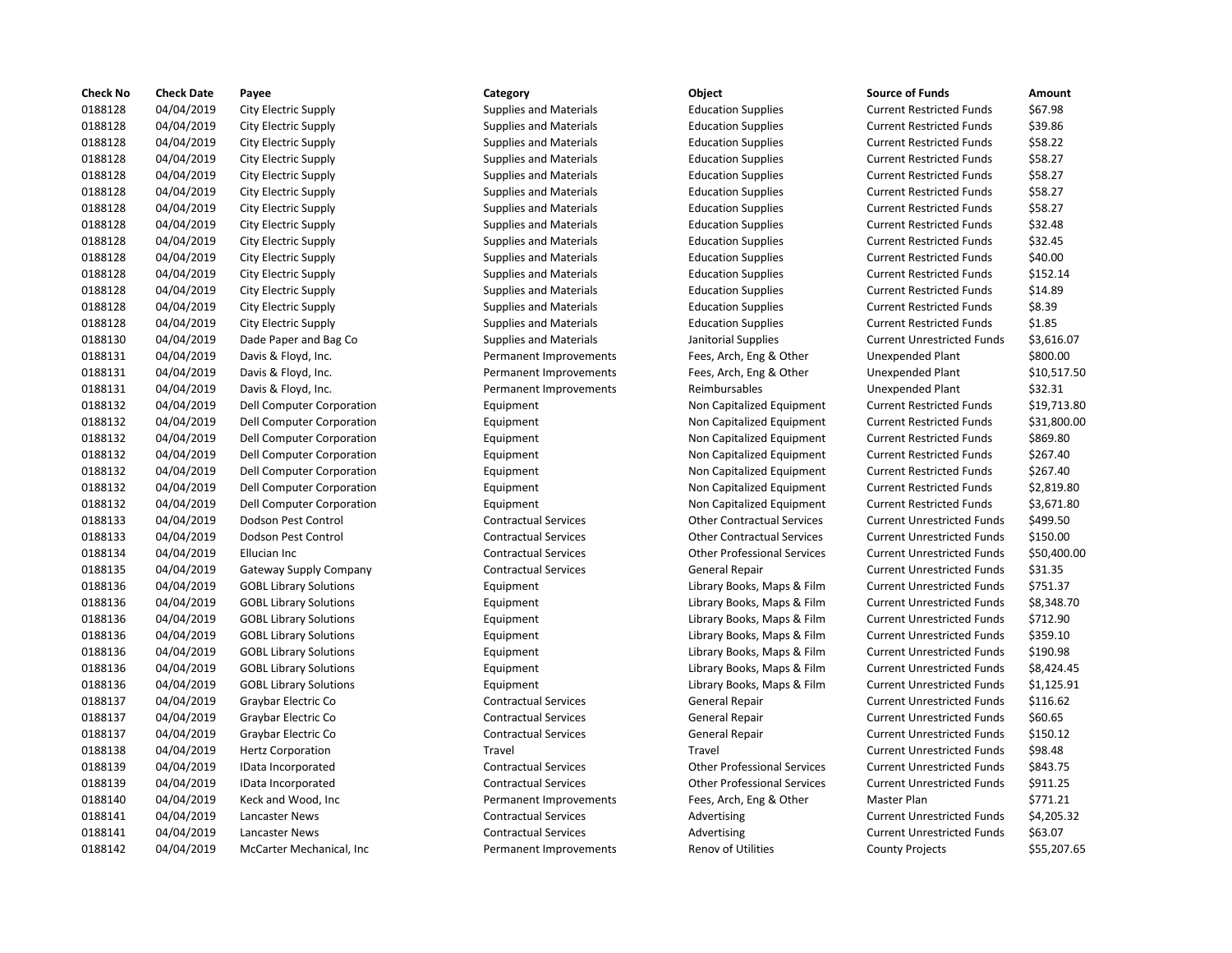| <b>Check No</b> | <b>Check Date</b> | Payee                                | Category                      | Object                               | <b>Source of Funds</b>            | Amount    |
|-----------------|-------------------|--------------------------------------|-------------------------------|--------------------------------------|-----------------------------------|-----------|
| 0188143         | 04/04/2019        | <b>Patterson Internet Consulting</b> | <b>Contractual Services</b>   | <b>Other Professional Services</b>   | <b>Current Unrestricted Funds</b> | \$7,250.0 |
| 0188144         | 04/04/2019        | Praxair Distribution Inc             | <b>Supplies and Materials</b> | <b>Education Supplies</b>            | <b>Current Unrestricted Funds</b> | \$410.57  |
| 0188144         | 04/04/2019        | <b>Praxair Distribution Inc</b>      | <b>Supplies and Materials</b> | <b>Education Supplies</b>            | <b>Current Unrestricted Funds</b> | \$39.06   |
| 0188144         | 04/04/2019        | <b>Praxair Distribution Inc</b>      | <b>Supplies and Materials</b> | <b>Education Supplies</b>            | <b>Current Unrestricted Funds</b> | \$224.49  |
| 0188145         | 04/04/2019        | <b>SKC Communications</b>            | Equipment                     | <b>Educational Equipment</b>         | <b>Current Restricted Funds</b>   | \$4,002.6 |
| 0188145         | 04/04/2019        | <b>SKC Communications</b>            | Equipment                     | <b>Educational Equipment</b>         | <b>Current Restricted Funds</b>   | \$1,133.0 |
| 0188145         | 04/04/2019        | <b>SKC Communications</b>            | Equipment                     | <b>Educational Equipment</b>         | <b>Current Restricted Funds</b>   | \$104.20  |
| 0188145         | 04/04/2019        | <b>SKC Communications</b>            | Equipment                     | <b>Educational Equipment</b>         | <b>Current Restricted Funds</b>   | \$165.21  |
| 0188145         | 04/04/2019        | <b>SKC Communications</b>            | Equipment                     | <b>Educational Equipment</b>         | <b>Current Restricted Funds</b>   | $$-0.02$  |
| 0188145         | 04/04/2019        | <b>SKC Communications</b>            | Equipment                     | Non Capitalized Equipment            | <b>Current Unrestricted Funds</b> | \$1,435.4 |
| 0188145         | 04/04/2019        | <b>SKC Communications</b>            | Equipment                     | Non Capitalized Equipment            | <b>Current Unrestricted Funds</b> | \$85.55   |
| 0188145         | 04/04/2019        | <b>SKC Communications</b>            | Equipment                     | Non Capitalized Equipment            | <b>Current Unrestricted Funds</b> | \$615.42  |
| 0188145         | 04/04/2019        | <b>SKC Communications</b>            | Equipment                     | Non Capitalized Equipment            | <b>Current Unrestricted Funds</b> | \$120.00  |
| 0188146         | 04/04/2019        | Specialized Riggers & Erectors, Inc. | <b>Supplies and Materials</b> | <b>Education Supplies</b>            | <b>Current Unrestricted Funds</b> | \$1,700.0 |
| 0188147         | 04/04/2019        | Staffmark                            | <b>Contractual Services</b>   | <b>Other Contractual Services</b>    | <b>Current Unrestricted Funds</b> | \$519.28  |
| 0188147         | 04/04/2019        | <b>Staffmark</b>                     | <b>Contractual Services</b>   | <b>Other Contractual Services</b>    | <b>Current Unrestricted Funds</b> | \$492.82  |
| 0188148         | 04/04/2019        | <b>United Rentals</b>                | <b>Fixed Charges</b>          | <b>Rental Other</b>                  | <b>Current Unrestricted Funds</b> | \$1,139.0 |
| 0188149         | 04/04/2019        | Waste Management of the Carolinas    | <b>Contractual Services</b>   | <b>Other Contractual Services</b>    | <b>Current Unrestricted Funds</b> | \$395.84  |
| 0188150         | 04/04/2019        | Watson Tate Savory Architects Inc    | Permanent Improvements        | Fees, Arch, Eng & Other              | Unexpended Plant                  | \$9,753.5 |
| 0188150         | 04/04/2019        | Watson Tate Savory Architects Inc    | Permanent Improvements        | Reimbursables                        | Unexpended Plant                  | \$586.80  |
| 0188151         | 04/04/2019        | <b>West Group</b>                    | Equipment                     | Library Books, Maps & Film           | <b>Current Unrestricted Funds</b> | \$683.27  |
| 0188152         | 04/04/2019        | Xerox Corporation                    | <b>Fixed Charges</b>          | Leased To Own Equip                  | <b>Current Unrestricted Funds</b> | \$408.91  |
| 0188152         | 04/04/2019        | Xerox Corporation                    | <b>Fixed Charges</b>          | Leased To Own Equip                  | <b>Current Unrestricted Funds</b> | \$100.35  |
| 0188152         | 04/04/2019        | <b>Xerox Corporation</b>             | <b>Fixed Charges</b>          | Leased To Own Equip                  | <b>Current Unrestricted Funds</b> | \$245.38  |
| 0188153         | 04/04/2019        | <b>Bridge Interpreting Service</b>   | <b>Contractual Services</b>   | <b>Other Professional Services</b>   | <b>Current Unrestricted Funds</b> | \$3,060.0 |
| 0188155         | 04/08/2019        | <b>Business Card</b>                 | Travel                        | Out of State Lodging                 | <b>Current Restricted Funds</b>   | \$961.86  |
| 0188155         | 04/08/2019        | <b>Business Card</b>                 | Travel                        | Out of State Lodging                 | <b>Current Restricted Funds</b>   | \$1,156.2 |
| 0188155         | 04/08/2019        | <b>Business Card</b>                 | Travel                        | Out of State Lodging                 | <b>Current Unrestricted Funds</b> | \$729.64  |
| 0188155         | 04/08/2019        | <b>Business Card</b>                 | Travel                        | Out of State Lodging                 | <b>Current Unrestricted Funds</b> | \$729.64  |
| 0188155         | 04/08/2019        | <b>Business Card</b>                 | Travel                        | Out of State Lodging                 | <b>Current Unrestricted Funds</b> | \$729.64  |
| 0188155         | 04/08/2019        | <b>Business Card</b>                 | Travel                        | Out of State Lodging                 | <b>Current Unrestricted Funds</b> | \$385.56  |
| 0188155         | 04/08/2019        | <b>Business Card</b>                 | Travel                        | Out of State Lodging                 | <b>Current Unrestricted Funds</b> | \$209.89  |
| 0188155         | 04/08/2019        | <b>Business Card</b>                 | Travel                        | Out of State Lodging                 | <b>Current Restricted Funds</b>   | \$151.21  |
| 0188155         | 04/08/2019        | <b>Business Card</b>                 | Travel                        | In State Lodging                     | <b>Current Unrestricted Funds</b> | \$158.93  |
| 0188155         | 04/08/2019        | <b>Business Card</b>                 | Travel                        | In State Lodging                     | <b>Current Unrestricted Funds</b> | \$198.04  |
| 0188155         | 04/08/2019        | <b>Business Card</b>                 | Travel                        | In State Lodging                     | <b>Current Unrestricted Funds</b> | \$198.04  |
| 0188155         | 04/08/2019        | <b>Business Card</b>                 | Travel                        | In State Lodging                     | <b>Current Unrestricted Funds</b> | \$198.04  |
| 0188155         | 04/08/2019        | <b>Business Card</b>                 | Travel                        | In State Lodging                     | <b>Current Unrestricted Funds</b> | \$241.92  |
| 0188155         | 04/08/2019        | <b>Business Card</b>                 | Travel                        | Out of State Lodging                 | <b>Current Unrestricted Funds</b> | \$667.68  |
| 0188156         | 04/08/2019        | Club Colors                          | <b>Supplies and Materials</b> | <b>Other Supplies</b>                | <b>Current Unrestricted Funds</b> | \$6,888.0 |
| 0188157         | 04/08/2019        | Petty Cash                           | <b>Supplies and Materials</b> | <b>Office Supplies</b>               | <b>Current Unrestricted Funds</b> | \$60.08   |
| 0188157         | 04/08/2019        | Petty Cash                           | <b>Supplies and Materials</b> | <b>Office Supplies</b>               | <b>Current Unrestricted Funds</b> | \$11.46   |
| 0188157         | 04/08/2019        | Petty Cash                           | <b>Supplies and Materials</b> | <b>Food Supplies</b>                 | <b>Current Unrestricted Funds</b> | \$19.14   |
| 0188157         | 04/08/2019        | Petty Cash                           | <b>Supplies and Materials</b> | <b>Office Supplies</b>               | <b>Current Unrestricted Funds</b> | \$53.39   |
| 0188157         | 04/08/2019        | Petty Cash                           | <b>Contractual Services</b>   | <b>Education &amp; Training Serv</b> | <b>Current Unrestricted Funds</b> | \$18.42   |
| 0188158         | 04/08/2019        | <b>Rotary Club of Rock Hill</b>      | <b>Fixed Charges</b>          | Dues & Membership Fees               | <b>Current Unrestricted Funds</b> | \$150.00  |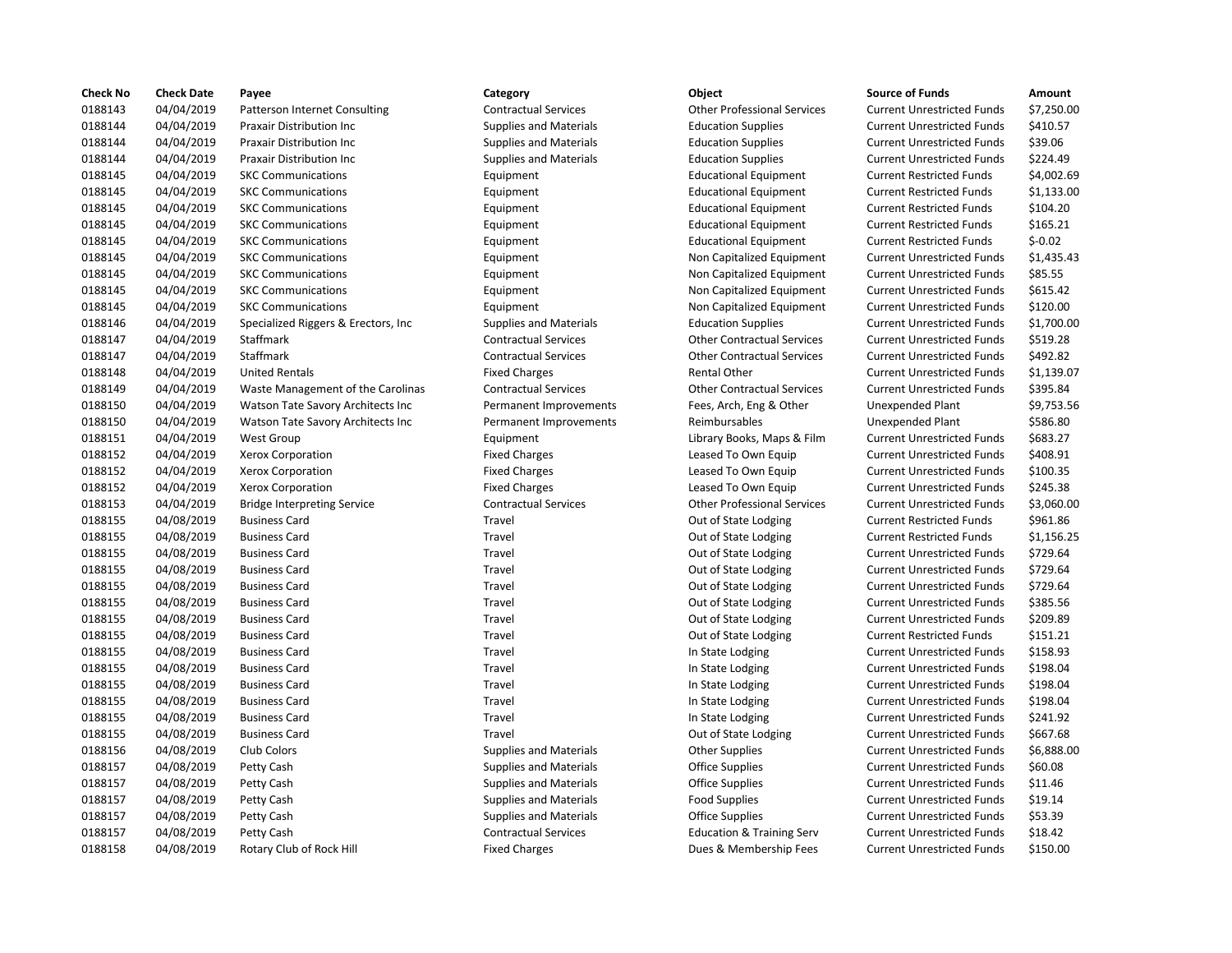| <b>Check No</b> | <b>Check Date</b> | Payee                                    | Category                      | Object                             | <b>Source of Funds</b>            | Amount     |
|-----------------|-------------------|------------------------------------------|-------------------------------|------------------------------------|-----------------------------------|------------|
| 0188159         | 04/08/2019        | Sysco Food Services of Charlotte Ll      | <b>Supplies and Materials</b> | <b>Food Supplies</b>               | <b>Current Unrestricted Funds</b> | \$1,160.76 |
| 0188159         | 04/08/2019        | Sysco Food Services of Charlotte Ll      | <b>Supplies and Materials</b> | <b>Food Supplies</b>               | <b>Current Unrestricted Funds</b> | \$1,018.58 |
| 0188159         | 04/08/2019        | Sysco Food Services of Charlotte Ll      | <b>Supplies and Materials</b> | <b>Food Supplies</b>               | <b>Current Unrestricted Funds</b> | \$1,364.80 |
| 0188159         | 04/08/2019        | Sysco Food Services of Charlotte Ll      | <b>Supplies and Materials</b> | <b>Food Supplies</b>               | <b>Current Unrestricted Funds</b> | \$1,276.86 |
| 0188159         | 04/08/2019        | Sysco Food Services of Charlotte Ll      | <b>Supplies and Materials</b> | <b>Food Supplies</b>               | <b>Current Unrestricted Funds</b> | \$101.93   |
| 0188160         | 04/08/2019        | <b>Business Card</b>                     | Travel                        | In State Lodging                   | <b>Current Unrestricted Funds</b> | \$115.14   |
| 0188160         | 04/08/2019        | <b>Business Card</b>                     | Travel                        | In State Lodging                   | <b>Current Unrestricted Funds</b> | \$115.14   |
| 0188160         | 04/08/2019        | <b>Business Card</b>                     | Travel                        | In State Lodging                   | <b>Current Unrestricted Funds</b> | \$115.14   |
| 0188160         | 04/08/2019        | <b>Business Card</b>                     | Travel                        | Out of State Lodging               | <b>Current Unrestricted Funds</b> | \$367.30   |
| 0188160         | 04/08/2019        | <b>Business Card</b>                     | Travel                        | Out of State Lodging               | <b>Current Unrestricted Funds</b> | \$367.30   |
| 0188160         | 04/08/2019        | <b>Business Card</b>                     | Travel                        | Out of State Lodging               | <b>Current Unrestricted Funds</b> | \$670.26   |
| 0188160         | 04/08/2019        | <b>Business Card</b>                     | Travel                        | Out of State Lodging               | <b>Current Unrestricted Funds</b> | \$425.25   |
| 0188160         | 04/08/2019        | <b>Business Card</b>                     | Travel                        | Out of State Lodging               | <b>Current Unrestricted Funds</b> | $$-180.29$ |
| 0188160         | 04/08/2019        | <b>Business Card</b>                     | <b>Contractual Services</b>   | <b>Other Contractual Services</b>  | <b>Current Unrestricted Funds</b> | \$988.89   |
| 0188161         | 04/08/2019        | <b>Business Card</b>                     | <b>Supplies and Materials</b> | <b>Major Supplies</b>              | <b>Current Unrestricted Funds</b> | \$3,050.19 |
| 0188161         | 04/08/2019        | <b>Business Card</b>                     | <b>Supplies and Materials</b> | <b>Food Supplies</b>               | <b>Current Unrestricted Funds</b> | \$131.02   |
| 0188161         | 04/08/2019        | <b>Business Card</b>                     | Travel                        | Out of State Lodging               | <b>Current Unrestricted Funds</b> | \$976.52   |
| 0188162         | 04/08/2019        | <b>Business Card</b>                     | Travel                        | In State Lodging                   | <b>Current Unrestricted Funds</b> | \$248.16   |
| 0188162         | 04/08/2019        | <b>Business Card</b>                     | <b>Supplies and Materials</b> | <b>Major Supplies</b>              | <b>Current Unrestricted Funds</b> | \$510.15   |
| 0188163         | 04/08/2019        | Cherry Tree, LLC                         | <b>Fixed Charges</b>          | Rent Non State                     | <b>Current Unrestricted Funds</b> | \$8,532.50 |
| 0188164         | 04/08/2019        | York Technical College Foundation        | <b>Fixed Charges</b>          | <b>Rent Non State</b>              | <b>Current Unrestricted Funds</b> | \$1,607.53 |
| 0188164         | 04/08/2019        | <b>York Technical College Foundation</b> | <b>Fixed Charges</b>          | <b>Rent Non State</b>              | <b>Current Unrestricted Funds</b> | \$3,082.37 |
| 0188169         | 04/12/2019        | <b>Jrcert</b>                            | <b>Fixed Charges</b>          | Dues & Membership Fees             | <b>Current Unrestricted Funds</b> | \$1,500.00 |
| 0188205         | 04/15/2019        | 360TRAINING.COM                          | <b>Contractual Services</b>   | <b>Other Professional Services</b> | <b>Current Unrestricted Funds</b> | \$12,468.5 |
| 0188206         | 04/15/2019        | Beam Construction Company, Inc.          | Permanent Improvements        | Renov of Build & Add               | Unexpended Plant                  | \$598,780. |
| 0188207         | 04/15/2019        | Best Rent A Car                          | Travel                        | Travel                             | <b>Current Unrestricted Funds</b> | \$57.55    |
| 0188207         | 04/15/2019        | Best Rent A Car                          | Travel                        | Travel                             | <b>Current Unrestricted Funds</b> | \$253.59   |
| 0188207         | 04/15/2019        | Best Rent A Car                          | Travel                        | Travel                             | <b>Current Unrestricted Funds</b> | \$174.17   |
| 0188207         | 04/15/2019        | Best Rent A Car                          | Travel                        | Travel                             | <b>Current Unrestricted Funds</b> | \$118.77   |
| 0188207         | 04/15/2019        | Best Rent A Car                          | Travel                        | Travel                             | <b>Current Unrestricted Funds</b> | \$82.39    |
| 0188208         | 04/15/2019        | <b>Bridge Interpreting Service</b>       | <b>Contractual Services</b>   | <b>Other Professional Services</b> | <b>Current Unrestricted Funds</b> | \$3,060.00 |
| 0188209         | 04/15/2019        | Campus Works, Inc.                       | <b>Contractual Services</b>   | <b>Other Professional Services</b> | <b>Current Unrestricted Funds</b> | \$9,860.00 |
| 0188210         | 04/15/2019        | Chester County Sheriff's Office Att      | <b>Contractual Services</b>   | <b>Other Contractual Services</b>  | <b>Current Unrestricted Funds</b> | \$212.50   |
| 0188211         | 04/15/2019        | Cox's Rock Hill Inc                      | <b>Contractual Services</b>   | <b>Other Professional Services</b> | <b>Current Unrestricted Funds</b> | \$1,350.00 |
| 0188211         | 04/15/2019        | Cox's Rock Hill Inc                      | <b>Contractual Services</b>   | <b>Other Professional Services</b> | <b>Current Unrestricted Funds</b> | \$2,320.00 |
| 0188212         | 04/15/2019        | D & L Parts Co Inc                       | <b>Supplies and Materials</b> | <b>Education Supplies</b>          | <b>Current Restricted Funds</b>   | \$1,208.32 |
| 0188212         | 04/15/2019        | D & L Parts Co Inc                       | <b>Supplies and Materials</b> | <b>Education Supplies</b>          | <b>Current Restricted Funds</b>   | \$2,004.48 |
| 0188212         | 04/15/2019        | D & L Parts Co Inc                       | <b>Supplies and Materials</b> | <b>Education Supplies</b>          | <b>Current Restricted Funds</b>   | \$390.72   |
| 0188212         | 04/15/2019        | D & L Parts Co Inc                       | <b>Supplies and Materials</b> | <b>Education Supplies</b>          | <b>Current Restricted Funds</b>   | \$463.32   |
| 0188212         | 04/15/2019        | D & L Parts Co Inc                       | <b>Supplies and Materials</b> | <b>Education Supplies</b>          | <b>Current Restricted Funds</b>   | \$398.50   |
| 0188212         | 04/15/2019        | D & L Parts Co Inc                       | <b>Supplies and Materials</b> | <b>Education Supplies</b>          | <b>Current Restricted Funds</b>   | \$135.35   |
| 0188212         | 04/15/2019        | D & L Parts Co Inc                       | <b>Supplies and Materials</b> | <b>Education Supplies</b>          | <b>Current Restricted Funds</b>   | \$189.96   |
| 0188212         | 04/15/2019        | D & L Parts Co Inc                       | <b>Supplies and Materials</b> | <b>Education Supplies</b>          | <b>Current Restricted Funds</b>   | \$226.50   |
| 0188212         | 04/15/2019        | D & L Parts Co Inc                       | <b>Supplies and Materials</b> | <b>Education Supplies</b>          | <b>Current Restricted Funds</b>   | \$201.10   |
| 0188212         | 04/15/2019        | D & L Parts Co Inc                       | <b>Supplies and Materials</b> | <b>Education Supplies</b>          | <b>Current Restricted Funds</b>   | \$136.10   |
| 0188212         | 04/15/2019        | D & L Parts Co Inc.                      | <b>Supplies and Materials</b> | <b>Education Supplies</b>          | <b>Current Restricted Funds</b>   | \$29.50    |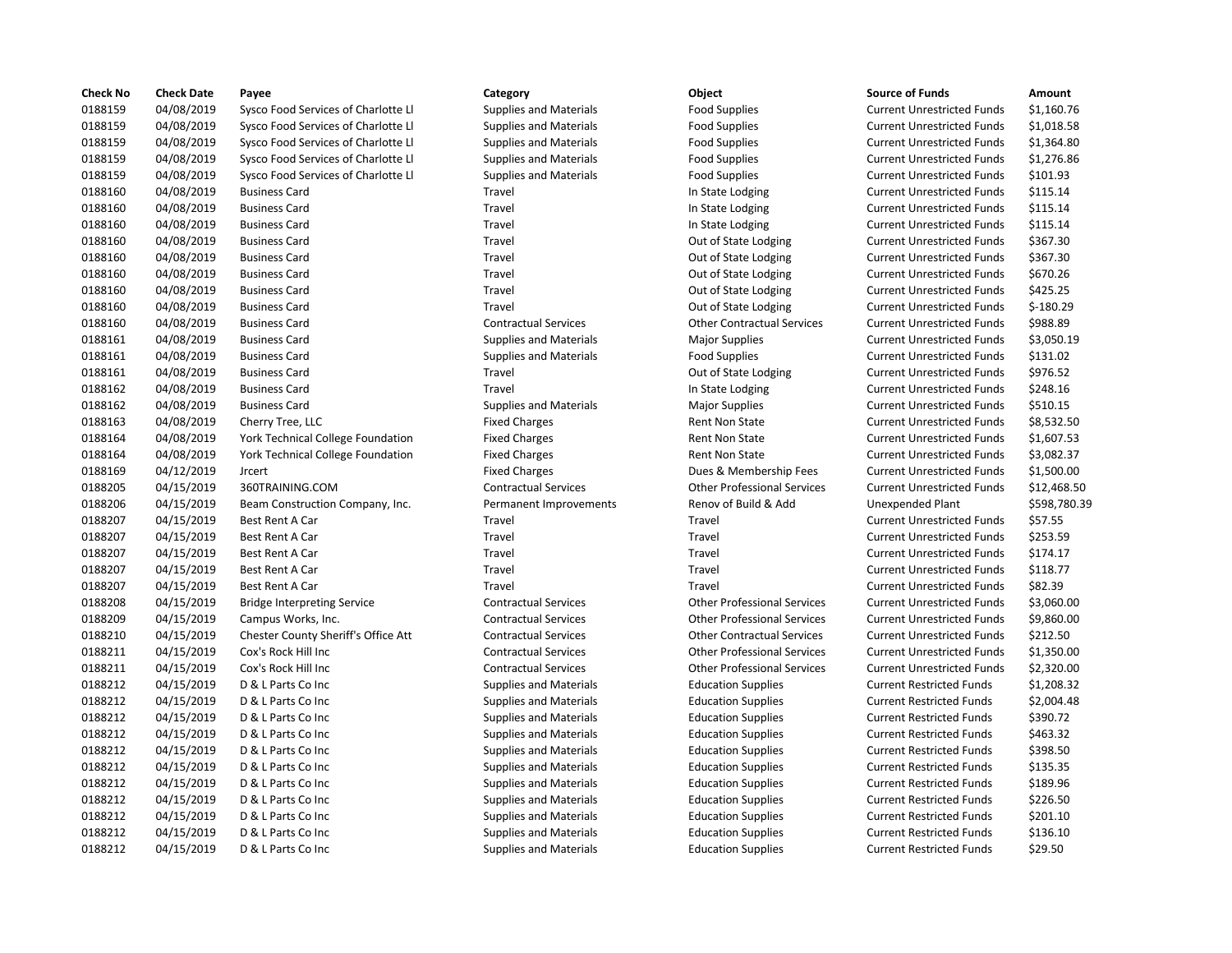| <b>Check No</b> | <b>Check Date</b> | Payee                               | Category                         | Object                             | <b>Source of Funds</b>            | Amount     |
|-----------------|-------------------|-------------------------------------|----------------------------------|------------------------------------|-----------------------------------|------------|
| 0188212         | 04/15/2019        | D & L Parts Co Inc                  | <b>Supplies and Materials</b>    | <b>Education Supplies</b>          | <b>Current Restricted Funds</b>   | \$113.90   |
| 0188212         | 04/15/2019        | D & L Parts Co Inc                  | <b>Supplies and Materials</b>    | <b>Education Supplies</b>          | <b>Current Restricted Funds</b>   | \$89.50    |
| 0188212         | 04/15/2019        | D & L Parts Co Inc                  | <b>Supplies and Materials</b>    | <b>Education Supplies</b>          | <b>Current Restricted Funds</b>   | \$61.90    |
| 0188212         | 04/15/2019        | D & L Parts Co Inc                  | <b>Supplies and Materials</b>    | <b>Education Supplies</b>          | <b>Current Restricted Funds</b>   | \$145.90   |
| 0188213         | 04/15/2019        | Data Network Solutions Inc          | <b>Contractual Services</b>      | <b>Other Contractual Services</b>  | <b>Current Unrestricted Funds</b> | \$6,900.00 |
| 0188214         | 04/15/2019        | Dentsply/RinnýDentsply/Rinn         | Equipment                        | <b>Educational Equipment</b>       | <b>Current Restricted Funds</b>   | \$16,204.0 |
| 0188215         | 04/15/2019        | Designs for Vision Inc.             | <b>Supplies and Materials</b>    | <b>Education Supplies</b>          | <b>Current Restricted Funds</b>   | \$4,195.00 |
| 0188216         | 04/15/2019        | Fastenal                            | <b>Contractual Services</b>      | <b>Other Contractual Services</b>  | <b>Current Unrestricted Funds</b> | \$347.64   |
| 0188217         | 04/15/2019        | <b>Gateway Supply Company</b>       | <b>Supplies and Materials</b>    | <b>Other Supplies</b>              | <b>Unexpended Plant</b>           | \$2,690.00 |
| 0188218         | 04/15/2019        | The Honey Baked Ham Co #1543        | <b>Supplies and Materials</b>    | <b>Food Supplies</b>               | <b>Current Unrestricted Funds</b> | \$173.80   |
| 0188218         | 04/15/2019        | The Honey Baked Ham Co #1543        | <b>Supplies and Materials</b>    | <b>Food Supplies</b>               | <b>Current Unrestricted Funds</b> | \$6.99     |
| 0188218         | 04/15/2019        | The Honey Baked Ham Co #1543        | <b>Supplies and Materials</b>    | <b>Food Supplies</b>               | <b>Current Unrestricted Funds</b> | \$10.00    |
| 0188218         | 04/15/2019        | The Honey Baked Ham Co #1543        | <b>Supplies and Materials</b>    | <b>Food Supplies</b>               | <b>Current Unrestricted Funds</b> | $$-0.01$   |
| 0188219         | 04/15/2019        | IData Incorporated                  | <b>Contractual Services</b>      | <b>Other Professional Services</b> | <b>Current Unrestricted Funds</b> | \$3,190.00 |
| 0188219         | 04/15/2019        | IData Incorporated                  | <b>Contractual Services</b>      | <b>Other Professional Services</b> | <b>Current Unrestricted Funds</b> | \$978.75   |
| 0188220         | 04/15/2019        | <b>Interstate Fleet Services</b>    | <b>Contractual Services</b>      | Motor Vehicle Repair               | <b>Current Unrestricted Funds</b> | \$182.73   |
| 0188221         | 04/15/2019        | Jenny Linich Real Estate, LLC       | <b>Contractual Services</b>      | <b>Other Professional Services</b> | <b>Current Unrestricted Funds</b> | \$400.00   |
| 0188222         | 04/15/2019        | Lancaster News                      | <b>Contractual Services</b>      | Advertising                        | <b>Current Unrestricted Funds</b> | \$64.02    |
| 0188223         | 04/15/2019        | ManagedPrint Inc                    | <b>Contractual Services</b>      | Printing                           | <b>Current Unrestricted Funds</b> | \$1,814.43 |
| 0188223         | 04/15/2019        | ManagedPrint Inc                    | <b>Contractual Services</b>      | Printing                           | <b>Current Unrestricted Funds</b> | \$813.51   |
| 0188224         | 04/15/2019        | Mid-Carolina Ahec, Inc.             | <b>Contractual Services</b>      | <b>Other Professional Services</b> | <b>Current Unrestricted Funds</b> | \$20.00    |
| 0188225         | 04/15/2019        | Neal's Grading and Land Clearing, I | Permanent Improvements           | Other Permanent Imp                | Unexpended Plant                  | \$37,516.0 |
| 0188226         | 04/15/2019        | <b>Record Storage Systems</b>       | <b>Contractual Services</b>      | Data Processing Serv               | <b>Current Unrestricted Funds</b> | \$168.30   |
| 0188227         | 04/15/2019        | Rev.com Inc                         | <b>Contractual Services</b>      | <b>Other Professional Services</b> | <b>Current Unrestricted Funds</b> | \$48.00    |
| 0188228         | 04/15/2019        | Seamon Whiteside & Associates, Inc. | Permanent Improvements           | Fees, Arch, Eng & Other            | <b>County Projects</b>            | \$1,750.00 |
| 0188228         | 04/15/2019        | Seamon Whiteside & Associates, Inc. | Permanent Improvements           | Reimbursables                      | <b>County Projects</b>            | \$137.56   |
| 0188229         | 04/15/2019        | Sign Techniques                     | <b>Contractual Services</b>      | <b>Other Professional Services</b> | <b>Current Unrestricted Funds</b> | \$376.64   |
| 0188230         | 04/15/2019        | Spectrum Reach                      | <b>Contractual Services</b>      | Advertising                        | <b>Current Unrestricted Funds</b> | \$2,000.00 |
| 0188231         | 04/15/2019        | <b>Unifirst Corporation</b>         | <b>Contractual Services</b>      | <b>Other Professional Services</b> | <b>Current Unrestricted Funds</b> | \$121.17   |
| 0188232         | 04/15/2019        | United Refrigeration Inc            | <b>Contractual Services</b>      | General Repair                     | <b>Current Unrestricted Funds</b> | \$389.81   |
| 0188233         | 04/15/2019        | Watson Tate Savory Architects Inc   | Permanent Improvements           | Fees, Arch, Eng & Other            | Unexpended Plant                  | \$26,681.9 |
| 0188233         | 04/15/2019        | Watson Tate Savory Architects Inc   | Permanent Improvements           | Reimbursables                      | Unexpended Plant                  | \$308.71   |
| 0188234         | 04/15/2019        | <b>West Group</b>                   | Equipment                        | Library Books, Maps & Film         | <b>Current Unrestricted Funds</b> | \$683.27   |
| 0188235         | 04/15/2019        | York Electric Cooperative, Inc.     | <b>Fixed Charges</b>             | <b>Rent Non State</b>              | <b>Current Unrestricted Funds</b> | \$500.00   |
| 0188235         | 04/15/2019        | York Electric Cooperative, Inc.     | <b>Fixed Charges</b>             | <b>Rental Other</b>                | <b>Current Unrestricted Funds</b> | \$2,000.00 |
| 0188236         | 04/15/2019        | Youvisit Llc                        | <b>Contractual Services</b>      | <b>Other Professional Services</b> | <b>Current Unrestricted Funds</b> | \$1,403.00 |
| 0188237         | 04/16/2019        | S C Human Affairs Commission        | Travel                           | In State Registration Fee          | <b>Current Unrestricted Funds</b> | \$40.00    |
| 0188237         | 04/16/2019        | S C Human Affairs Commission        | Travel                           | In State Registration Fee          | <b>Current Unrestricted Funds</b> | \$40.00    |
| 0188238         | 04/18/2019        | applya Occupational Solutions LLC   | Op Revenue - Other Current Unres | ARC PT BKGD DRG TST                | <b>Current Unrestricted Funds</b> | \$112.20   |
| 0188238         | 04/18/2019        | applya Occupational Solutions LLC   | <b>Contractual Services</b>      | <b>Other Professional Services</b> | <b>Current Unrestricted Funds</b> | \$561.00   |
| 0188239         | 04/18/2019        | <b>Bank of America</b>              | <b>Current Liabilities</b>       | A/P Bank of America                | <b>Current Unrestricted Funds</b> | \$203,142. |
| 0188240         | 04/18/2019        | Boys and Girls Clubs of York County | <b>Fixed Charges</b>             | Dues & Membership Fees             | <b>Current Unrestricted Funds</b> | \$1,000.00 |
| 0188241         | 04/18/2019        | Fairfield Inn abd Suites By Marriot | Travel                           | Travel                             | <b>Current Unrestricted Funds</b> | \$117.52   |
| 0188243         | 04/19/2019        | 360TRAINING.COM                     | <b>Contractual Services</b>      | <b>Other Professional Services</b> | <b>Current Unrestricted Funds</b> | \$2,225.30 |
| 0188244         | 04/19/2019        | American Pen and Panel              | <b>Contractual Services</b>      | <b>Other Professional Services</b> | <b>Current Unrestricted Funds</b> | \$79.00    |
| 0188244         | 04/19/2019        | American Pen and Panel              | <b>Contractual Services</b>      | <b>Other Professional Services</b> | <b>Current Unrestricted Funds</b> | \$75.00    |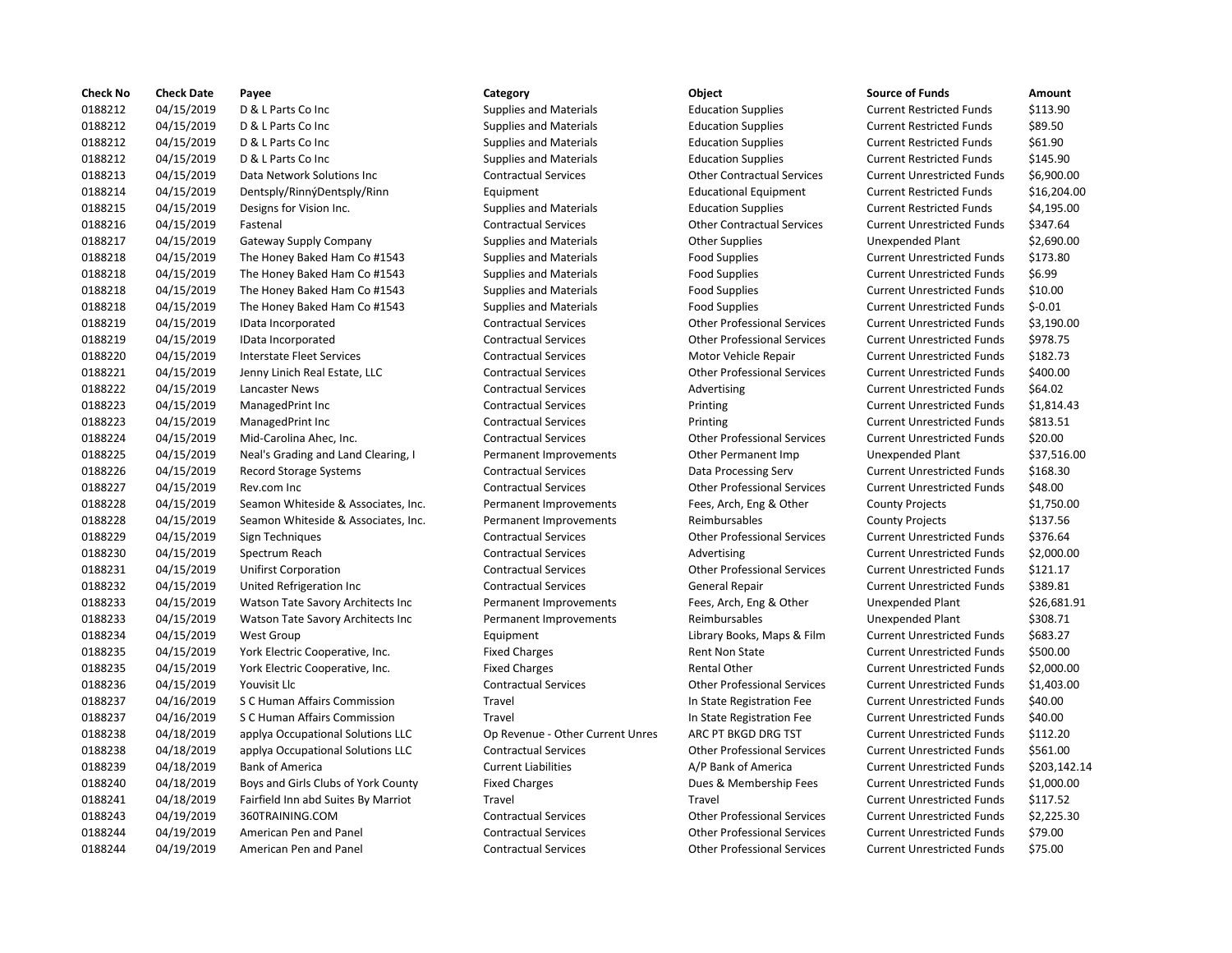| <b>Check No</b> | <b>Check Date</b> | Payee                               | Category                      | Object                             | <b>Source of Funds</b>            | Amount     |
|-----------------|-------------------|-------------------------------------|-------------------------------|------------------------------------|-----------------------------------|------------|
| 0188245         | 04/19/2019        | Canon Solutions America Inc         | <b>Supplies and Materials</b> | <b>Photocopy Supplies</b>          | <b>Current Unrestricted Funds</b> | \$170.64   |
| 0188245         | 04/19/2019        | Canon Solutions America Inc         | <b>Supplies and Materials</b> | <b>Photocopy Supplies</b>          | <b>Current Unrestricted Funds</b> | \$7.30     |
| 0188246         | 04/19/2019        | Chester County Sheriff's Office Att | <b>Contractual Services</b>   | <b>Other Contractual Services</b>  | <b>Current Unrestricted Funds</b> | \$206.25   |
| 0188247         | 04/19/2019        | City of Rock Hill                   | <b>Supplies and Materials</b> | Fuel                               | <b>Current Unrestricted Funds</b> | \$723.32   |
| 0188247         | 04/19/2019        | City of Rock Hill                   | <b>Supplies and Materials</b> | Fuel                               | <b>Current Unrestricted Funds</b> | \$249.44   |
| 0188248         | 04/19/2019        | Cox's Rock Hill Inc                 | <b>Contractual Services</b>   | <b>Other Professional Services</b> | <b>Current Unrestricted Funds</b> | \$2,400.00 |
| 0188249         | 04/19/2019        | ESP Associates, Inc.                | Permanent Improvements        | Fees, Arch, Eng & Other            | <b>Unexpended Plant</b>           | \$458.25   |
| 0188250         | 04/19/2019        | Freemotion Fitness Inc.             | <b>Supplies and Materials</b> | <b>Education Supplies</b>          | <b>Current Restricted Funds</b>   | \$2,295.00 |
| 0188250         | 04/19/2019        | Freemotion Fitness Inc.             | <b>Supplies and Materials</b> | <b>Education Supplies</b>          | <b>Current Restricted Funds</b>   | \$2,295.00 |
| 0188250         | 04/19/2019        | Freemotion Fitness Inc.             | <b>Supplies and Materials</b> | <b>Education Supplies</b>          | <b>Current Restricted Funds</b>   | \$275.40   |
| 0188250         | 04/19/2019        | Freemotion Fitness Inc.             | <b>Supplies and Materials</b> | <b>Education Supplies</b>          | <b>Current Restricted Funds</b>   | \$367.20   |
| 0188251         | 04/19/2019        | <b>GOBL Library Solutions</b>       | Equipment                     | Library Books, Maps & Film         | <b>Current Unrestricted Funds</b> | \$63.94    |
| 0188251         | 04/19/2019        | <b>GOBL Library Solutions</b>       | Equipment                     | Library Books, Maps & Film         | <b>Current Unrestricted Funds</b> | \$421.74   |
| 0188252         | 04/19/2019        | Graybar Electric Co                 | <b>Supplies and Materials</b> | <b>Maintenance Supplies</b>        | <b>Current Unrestricted Funds</b> | \$495.00   |
| 0188252         | 04/19/2019        | Graybar Electric Co                 | <b>Supplies and Materials</b> | <b>Maintenance Supplies</b>        | <b>Current Unrestricted Funds</b> | \$2,214.00 |
| 0188252         | 04/19/2019        | Graybar Electric Co                 | <b>Supplies and Materials</b> | Maintenance Supplies               | <b>Current Unrestricted Funds</b> | \$309.12   |
| 0188252         | 04/19/2019        | Graybar Electric Co                 | <b>Supplies and Materials</b> | <b>Maintenance Supplies</b>        | <b>Current Unrestricted Funds</b> | \$738.00   |
| 0188252         | 04/19/2019        | Graybar Electric Co                 | <b>Supplies and Materials</b> | <b>Maintenance Supplies</b>        | <b>Current Unrestricted Funds</b> | \$420.80   |
| 0188252         | 04/19/2019        | Graybar Electric Co                 | <b>Supplies and Materials</b> | <b>Maintenance Supplies</b>        | <b>Current Unrestricted Funds</b> | \$555.60   |
| 0188252         | 04/19/2019        | Graybar Electric Co                 | <b>Supplies and Materials</b> | <b>Maintenance Supplies</b>        | <b>Current Unrestricted Funds</b> | \$297.50   |
| 0188252         | 04/19/2019        | Graybar Electric Co                 | <b>Supplies and Materials</b> | Maintenance Supplies               | <b>Current Unrestricted Funds</b> | \$98.50    |
| 0188252         | 04/19/2019        | Graybar Electric Co                 | <b>Supplies and Materials</b> | <b>Maintenance Supplies</b>        | <b>Current Unrestricted Funds</b> | \$174.00   |
| 0188252         | 04/19/2019        | Graybar Electric Co                 | <b>Supplies and Materials</b> | <b>Maintenance Supplies</b>        | <b>Current Unrestricted Funds</b> | \$126.00   |
| 0188252         | 04/19/2019        | Graybar Electric Co                 | <b>Supplies and Materials</b> | <b>Maintenance Supplies</b>        | <b>Current Unrestricted Funds</b> | $$-0.01$   |
| 0188253         | 04/19/2019        | Hu-Friedy Mfg., Co., LLC            | <b>Supplies and Materials</b> | <b>Education Supplies</b>          | <b>Current Restricted Funds</b>   | \$2,461.70 |
| 0188253         | 04/19/2019        | Hu-Friedy Mfg., Co., LLC            | <b>Supplies and Materials</b> | <b>Education Supplies</b>          | <b>Current Restricted Funds</b>   | \$16.06    |
| 0188253         | 04/19/2019        | Hu-Friedy Mfg., Co., LLC            | <b>Supplies and Materials</b> | <b>Education Supplies</b>          | <b>Current Restricted Funds</b>   | \$9.00     |
| 0188254         | 04/19/2019        | IData Incorporated                  | <b>Contractual Services</b>   | <b>Other Professional Services</b> | <b>Current Unrestricted Funds</b> | \$4,350.00 |
| 0188255         | 04/19/2019        | <b>Interstate Fleet Services</b>    | <b>Contractual Services</b>   | Motor Vehicle Repair               | <b>Current Unrestricted Funds</b> | \$701.40   |
| 0188255         | 04/19/2019        | <b>Interstate Fleet Services</b>    | <b>Contractual Services</b>   | Motor Vehicle Repair               | <b>Current Unrestricted Funds</b> | \$228.42   |
| 0188256         | 04/19/2019        | Kwik Klean, Inc.                    | <b>Contractual Services</b>   | <b>Other Professional Services</b> | <b>Current Unrestricted Funds</b> | \$11.05    |
| 0188257         | 04/19/2019        | Lawmen's Distribution, LLC          | <b>Supplies and Materials</b> | <b>Other Supplies</b>              | <b>Current Unrestricted Funds</b> | \$27.40    |
| 0188258         | 04/19/2019        | <b>Office Environments</b>          | Equipment                     | Other Equipment                    | <b>County Projects</b>            | \$3,373.50 |
| 0188258         | 04/19/2019        | <b>Office Environments</b>          | Equipment                     | Other Equipment                    | <b>County Projects</b>            | \$0.01     |
| 0188259         | 04/19/2019        | Snipes                              | <b>Supplies and Materials</b> | Janitorial Supplies                | <b>Current Unrestricted Funds</b> | \$45.22    |
| 0188259         | 04/19/2019        | <b>Snipes</b>                       | <b>Supplies and Materials</b> | Janitorial Supplies                | <b>Current Unrestricted Funds</b> | \$40.79    |
| 0188260         | 04/19/2019        | Society for Human Resource Mgt      | <b>Supplies and Materials</b> | <b>Education Supplies</b>          | <b>Current Unrestricted Funds</b> | \$575.00   |
| 0188260         | 04/19/2019        | Society for Human Resource Mgt      | <b>Supplies and Materials</b> | <b>Education Supplies</b>          | <b>Current Unrestricted Funds</b> | \$175.00   |
| 0188261         | 04/19/2019        | Staffmark                           | <b>Contractual Services</b>   | <b>Other Contractual Services</b>  | <b>Current Unrestricted Funds</b> | \$519.28   |
| 0188263         | 04/19/2019        | <b>United Rentals</b>               | <b>Contractual Services</b>   | <b>Other Professional Services</b> | <b>Current Unrestricted Funds</b> | \$3,808.50 |
| 0188263         | 04/19/2019        | <b>United Rentals</b>               | <b>Contractual Services</b>   | <b>Other Professional Services</b> | <b>Current Unrestricted Funds</b> | \$1,177.13 |
| 0188264         | 04/19/2019        | COLLEGE SCHEDULER, LLC              | <b>Contractual Services</b>   | <b>Other Professional Services</b> | <b>Current Unrestricted Funds</b> | \$15,000.0 |
| 0188265         | 04/23/2019        | McVeigh & Mangum Engineering, Inc   | Permanent Improvements        | Fees, Arch, Eng & Other            | <b>County Projects</b>            | \$1,000.00 |
| 0188266         | 04/23/2019        | Stericycle Inc                      | <b>Contractual Services</b>   | <b>Other Professional Services</b> | <b>Current Unrestricted Funds</b> | \$225.37   |
| 0188266         | 04/23/2019        | Stericycle Inc                      | <b>Contractual Services</b>   | <b>Other Professional Services</b> | <b>Current Unrestricted Funds</b> | \$163.04   |
| 0188266         | 04/23/2019        | Stericycle Inc                      | <b>Contractual Services</b>   | <b>Other Professional Services</b> | <b>Current Unrestricted Funds</b> | \$81.52    |

# Supplies and Materials **Current Inc.** Current Unrestricted Funds 5170.64 Supplies and Materials **Canon State Inc.** Photocopy Supplies Current Unrestricted Funds \$7.30 Contractual Services **Contractual Sheriff's Contractual Services** Current Unrestricted Funds \$206.25 04/19/2019 City of Rock Hill Supplies and Materials Fuel Current Unrestricted Funds \$723.32 Supplies and Materials **1202 Current Unrestricted Funds** 5249.44 Contractual Services **Current Inc Contractual Services** Other Professional Services Current Unrestricted Funds \$2,400.00 Permanent Improvements Fees, Arch, Eng & Other Unexpended Plant \$458.25 04/19/2019 Freemotion Fitness Inc. Supplies and Materials Education Supplies Current Restricted Funds \$2,295.00 04/19/2019 Freemotion Fitness Inc. Supplies and Materials Education Supplies Current Restricted Funds \$2,295.00 04/19/2019 Freemotion Fitness Inc. Supplies and Materials Education Supplies Current Restricted Funds \$275.40 04/19/2019 Freemotion Fitness Inc. Supplies and Materials Education Supplies Current Restricted Funds \$367.20 04/19/2019 GOBL Library Solutions Equipment Library Books, Maps & Film Current Unrestricted Funds \$63.94 Equipment **12021 12019 Equipment** Library Books, Maps & Film Current Unrestricted Funds \$421.74 Supplies and Materials **Current Constructs Constructed Funds** 5495.00 04/19/2019 Graybar Electric Co Supplies and Materials Maintenance Supplies Current Unrestricted Funds \$2,214.00 04/19/2019 Graybar Electric Co Supplies and Materials Maintenance Supplies Current Unrestricted Funds \$309.12 04/19/2019 Graybar Electric Co Supplies and Materials Maintenance Supplies Current Unrestricted Funds \$738.00 04/19/2019 Graybar Electric Co Supplies and Materials Maintenance Supplies Current Unrestricted Funds \$420.80 04/19/2019 Graybar Electric Co Supplies and Materials Maintenance Supplies Current Unrestricted Funds \$555.60 04/19/2019 Graybar Electric Co Supplies and Materials Maintenance Supplies Current Unrestricted Funds \$297.50 04/19/2019 Graybar Electric Co Supplies and Materials Maintenance Supplies Current Unrestricted Funds \$98.50 04/19/2019 Graybar Electric Co Supplies and Materials Maintenance Supplies Current Unrestricted Funds \$174.00 04/19/2019 Graybar Electric Co Supplies and Materials Maintenance Supplies Current Unrestricted Funds \$126.00 04/19/2019 Graybar Electric Co Supplies and Materials Maintenance Supplies Current Unrestricted Funds \$-0.01 Supplies and Materials **Education Supplies Current Restricted Funds** \$16.06 04/19/2019 Hu-Friedy Mfg., Co., LLC Supplies and Materials Education Supplies Current Restricted Funds \$9.00 04/19/2019 IData Incorporated Contractual Services Other Professional Services Current Unrestricted Funds \$4,350.00 04/19/2019 Interstate Fleet Services Contractual Services Motor Vehicle Repair Current Unrestricted Funds \$701.40 04/19/2019 Interstate Fleet Services Contractual Services Motor Vehicle Repair Current Unrestricted Funds \$228.42 04/19/2019 Kwik Klean, Inc. Contractual Services Other Professional Services Current Unrestricted Funds \$11.05 Supplies and Materials **CULC SUPPLIES** Other Supplies **Current Unrestricted Funds** \$27.40 04/19/2019 Snipes Supplies and Materials Janitorial Supplies Current Unrestricted Funds \$45.22 04/19/2019 Snipes Supplies and Materials Janitorial Supplies Current Unrestricted Funds \$40.79 04/19/2019 Society for Human Resource Mgt Supplies and Materials Education Supplies Current Unrestricted Funds \$575.00 Supplies and Materials **Education Supplies Current Unrestricted Funds** \$175.00 04/19/2019 Staffmark Contractual Services Other Contractual Services Current Unrestricted Funds \$519.28 04/19/2019 United Rentals Contractual Services Other Professional Services Current Unrestricted Funds \$3,808.50 04/19/2019 United Rentals Contractual Services Other Professional Services Current Unrestricted Funds \$1,177.13 04/19/2019 COLLEGE SCHEDULER, LLC Contractual Services Other Professional Services Current Unrestricted Funds \$15,000.00 Permanent Improvements Fees, Arch, Eng & Other County Projects \$1,000.00 Contractual Services **Stephends** Other Professional Services Current Unrestricted Funds \$225.37 Contractual Services **Current Interior Contractual Services** Current Unrestricted Funds \$163.04 Contractual Services **Contractual Services** Other Professional Services Current Unrestricted Funds \$81.52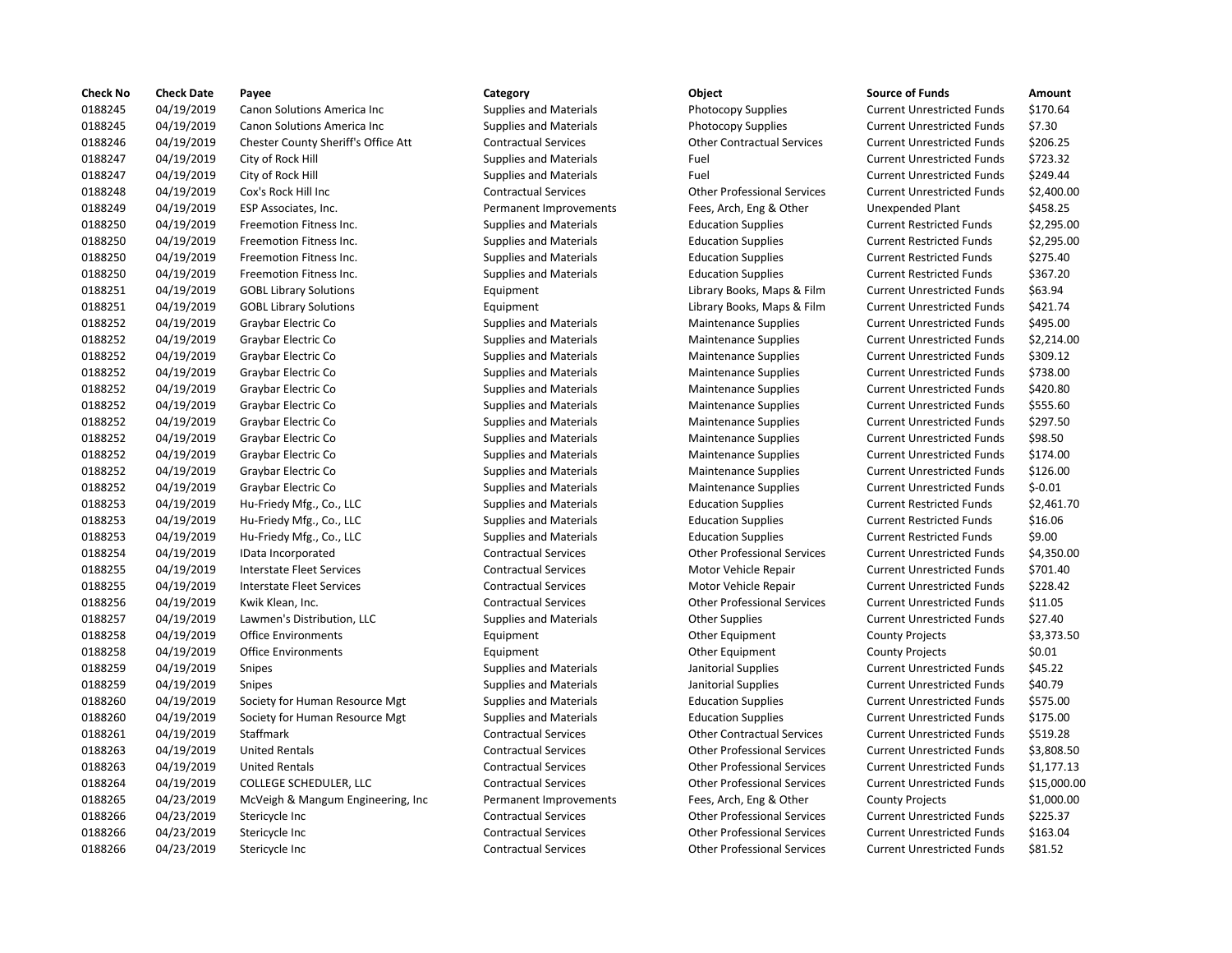| <b>Check No</b> | <b>Check Date</b> | Payee                                        | Category                      | <b>Object</b>                        | <b>Source of Funds</b>            | Amount      |
|-----------------|-------------------|----------------------------------------------|-------------------------------|--------------------------------------|-----------------------------------|-------------|
| 0188266         | 04/23/2019        | Stericycle Inc                               | <b>Contractual Services</b>   | <b>Other Professional Services</b>   | <b>Current Unrestricted Funds</b> | \$4.80      |
| 0188266         | 04/23/2019        | Stericycle Inc                               | <b>Contractual Services</b>   | <b>Other Professional Services</b>   | <b>Current Unrestricted Funds</b> | \$4.80      |
| 0188266         | 04/23/2019        | Stericycle Inc                               | <b>Contractual Services</b>   | <b>Other Professional Services</b>   | <b>Current Unrestricted Funds</b> | \$225.37    |
| 0188266         | 04/23/2019        | Stericycle Inc                               | <b>Contractual Services</b>   | <b>Other Professional Services</b>   | <b>Current Unrestricted Funds</b> | \$163.04    |
| 0188266         | 04/23/2019        | Stericycle Inc                               | <b>Contractual Services</b>   | <b>Other Professional Services</b>   | <b>Current Unrestricted Funds</b> | \$81.52     |
| 0188266         | 04/23/2019        | Stericycle Inc                               | <b>Contractual Services</b>   | <b>Other Professional Services</b>   | <b>Current Unrestricted Funds</b> | \$4.80      |
| 0188266         | 04/23/2019        | Stericycle Inc                               | <b>Contractual Services</b>   | <b>Other Professional Services</b>   | <b>Current Unrestricted Funds</b> | \$4.80      |
| 0188266         | 04/23/2019        | Stericycle Inc                               | <b>Contractual Services</b>   | <b>Other Professional Services</b>   | <b>Current Unrestricted Funds</b> | \$225.37    |
| 0188266         | 04/23/2019        | Stericycle Inc                               | <b>Contractual Services</b>   | <b>Other Professional Services</b>   | <b>Current Unrestricted Funds</b> | \$163.04    |
| 0188266         | 04/23/2019        | Stericycle Inc                               | <b>Contractual Services</b>   | <b>Other Professional Services</b>   | <b>Current Unrestricted Funds</b> | \$81.52     |
| 0188266         | 04/23/2019        | Stericycle Inc                               | <b>Contractual Services</b>   | <b>Other Professional Services</b>   | <b>Current Unrestricted Funds</b> | \$4.80      |
| 0188266         | 04/23/2019        | Stericycle Inc                               | <b>Contractual Services</b>   | <b>Other Professional Services</b>   | <b>Current Unrestricted Funds</b> | \$4.80      |
| 0188267         | 04/23/2019        | American Airlines, Inc.                      | Travel                        | Out of State Air Trans               | <b>Current Unrestricted Funds</b> | \$499.10    |
| 0188267         | 04/23/2019        | American Airlines, Inc.                      | Travel                        | Out of State Air Trans               | <b>Current Unrestricted Funds</b> | \$499.10    |
| 0188267         | 04/23/2019        | American Airlines, Inc.                      | Travel                        | Out of State Air Trans               | <b>Current Unrestricted Funds</b> | \$412.42    |
| 0188267         | 04/23/2019        | American Airlines, Inc.                      | Travel                        | Out of State Air Trans               | <b>Current Unrestricted Funds</b> | \$378.88    |
| 0188267         | 04/23/2019        | American Airlines, Inc.                      | Travel                        | Out of State Air Trans               | <b>Current Unrestricted Funds</b> | \$571.38    |
| 0188268         | 04/23/2019        | Chester Metropolitan District                | <b>Contractual Services</b>   | <b>Utilities</b>                     | <b>Current Unrestricted Funds</b> | \$543.34    |
| 0188269         | 04/23/2019        | <b>Community College of Baltimore County</b> | Travel                        | Out of State Registration Fees       | <b>Current Unrestricted Funds</b> | \$425.00    |
| 0188269         | 04/23/2019        | Community College of Baltimore County        | Travel                        | Out of State Registration Fees       | <b>Current Unrestricted Funds</b> | \$425.00    |
| 0188269         | 04/23/2019        | <b>Community College of Baltimore County</b> | Travel                        | Out of State Registration Fees       | <b>Current Unrestricted Funds</b> | \$425.00    |
| 0188269         | 04/23/2019        | Community College of Baltimore County        | Travel                        | Out of State Registration Fees       | <b>Current Unrestricted Funds</b> | \$425.00    |
| 0188270         | 04/23/2019        | Department of Administration                 | <b>Contractual Services</b>   | <b>Education &amp; Training Serv</b> | <b>Current Unrestricted Funds</b> | \$1,000.00  |
| 0188273         | 04/24/2019        | International Teaching Learning Coo          | Travel                        | Out of State Registration Fees       | <b>Current Unrestricted Funds</b> | \$475.00    |
| 0188274         | 04/24/2019        | Mt Hebron Dreamkeepers Optimist Clu          | <b>Supplies and Materials</b> | <b>Other Supplies</b>                | <b>Current Unrestricted Funds</b> | \$200.00    |
| 0188275         | 04/24/2019        | South Carolina Trio                          | Travel                        | Out of State Registration Fees       | <b>Current Restricted Funds</b>   | \$350.00    |
| 0188275         | 04/24/2019        | South Carolina Trio                          | Travel                        | Out of State Lodging                 | <b>Current Restricted Funds</b>   | \$350.00    |
| 0188277         | 04/25/2019        | Craig's Firearm Supply, Inc.                 | <b>Current Assets</b>         | <b>Prepaid Expenses</b>              | <b>Current Unrestricted Funds</b> | \$1,321.97  |
| 0188278         | 04/25/2019        | applya Occupational Solutions LLC            | <b>Contractual Services</b>   | <b>Other Professional Services</b>   | <b>Current Unrestricted Funds</b> | \$114.40    |
| 0188279         | 04/25/2019        | Barnes and Noble College Bookstore           | <b>Current Liabilities</b>    | A/P Student Barnes & Noble           | <b>Current Unrestricted Funds</b> | \$4,785.90  |
| 0188280         | 04/25/2019        | <b>Business Card</b>                         | Travel                        | Out of State Lodging                 | <b>Current Unrestricted Funds</b> | \$151.88    |
| 0188280         | 04/25/2019        | <b>Business Card</b>                         | Travel                        | Out of State Other Trans             | <b>Current Unrestricted Funds</b> | \$151.66    |
| 0188284         | 04/26/2019        | Amteck Communications Management, L          | <b>Contractual Services</b>   | <b>Other Professional Services</b>   | Unexpended Plant                  | \$33,312.40 |
| 0188285         | 04/26/2019        | Graybar Electric Co                          | <b>Supplies and Materials</b> | <b>Other Supplies</b>                | <b>Unexpended Plant</b>           | \$33,575.00 |
| 0188285         | 04/26/2019        | Graybar Electric Co                          | <b>Supplies and Materials</b> | <b>Other Supplies</b>                | <b>Unexpended Plant</b>           | \$18,940.00 |
| 0188285         | 04/26/2019        | Graybar Electric Co                          | <b>Supplies and Materials</b> | <b>Other Supplies</b>                | Unexpended Plant                  | \$5,260.00  |
| 0188286         | 04/26/2019        | RCI of SC Inc.                               | Permanent Improvements        | Fees, Arch, Eng & Other              | <b>Unexpended Plant</b>           | \$2,130.00  |
| 0188286         | 04/26/2019        | RCI of SC Inc.                               | Permanent Improvements        | Fees, Arch, Eng & Other              | Unexpended Plant                  | \$374.50    |
| 0188287         | 04/26/2019        | Society for Human Resource Mgt               | <b>Supplies and Materials</b> | <b>Education Supplies</b>            | <b>Current Unrestricted Funds</b> | \$2,329.84  |
| 0188287         | 04/26/2019        | Society for Human Resource Mgt               | <b>Supplies and Materials</b> | <b>Education Supplies</b>            | <b>Current Unrestricted Funds</b> | \$570.00    |
| 0188288         | 04/29/2019        | Brakefield At Riverwalk                      | <b>Current Assets</b>         | <b>Prepaid Expenses</b>              | <b>Current Unrestricted Funds</b> | \$497.55    |
| 0188289         | 04/29/2019        | Brakefield At Riverwalk                      | <b>Contractual Services</b>   | <b>Registration Fee</b>              | <b>Current Restricted Funds</b>   | \$250.00    |
| 0188289         | 04/29/2019        | Brakefield At Riverwalk                      | <b>Contractual Services</b>   | <b>Registration Fee</b>              | <b>Current Restricted Funds</b>   | \$0.00      |
| 0188290         | 04/30/2019        | Adams Outdoor Advertising of Nc              | <b>Contractual Services</b>   | Advertising                          | <b>Current Unrestricted Funds</b> | \$1,941.55  |
| 0188291         | 04/30/2019        | American Pen and Panel                       | <b>Contractual Services</b>   | <b>Other Professional Services</b>   | <b>Current Unrestricted Funds</b> | \$65.00     |
| 0188291         | 04/30/2019        | American Pen and Panel                       | <b>Contractual Services</b>   | <b>Other Professional Services</b>   | <b>Current Unrestricted Funds</b> | \$65.00     |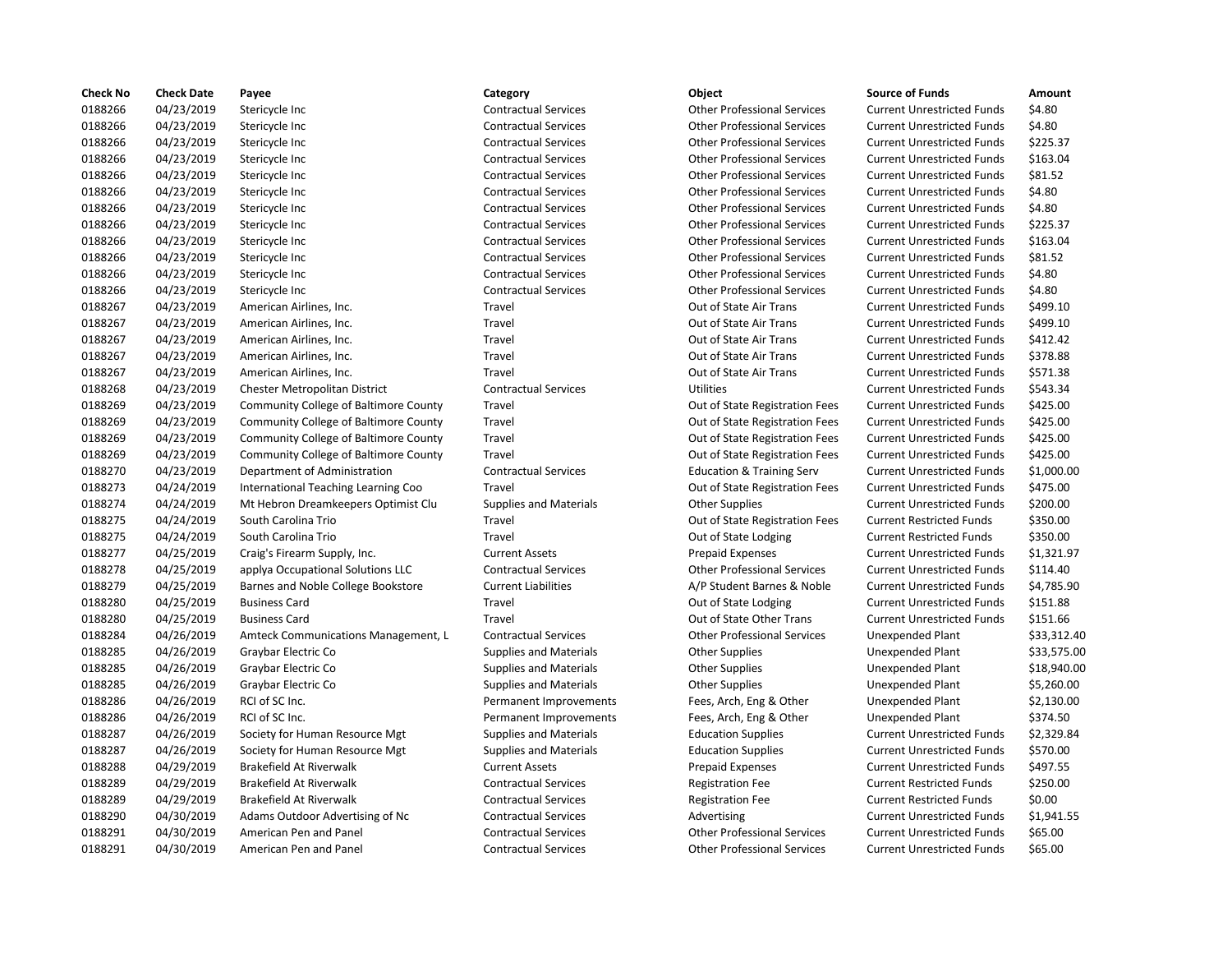| <b>Check No</b> | <b>Check Date</b> | Payee                               | Category                      | <b>Object</b>                      | <b>Source of Funds</b>            | Amount      |
|-----------------|-------------------|-------------------------------------|-------------------------------|------------------------------------|-----------------------------------|-------------|
| 0188291         | 04/30/2019        | American Pen and Panel              | <b>Contractual Services</b>   | <b>Other Professional Services</b> | <b>Current Unrestricted Funds</b> | \$89.00     |
| 0188291         | 04/30/2019        | American Pen and Panel              | <b>Contractual Services</b>   | <b>Other Professional Services</b> | <b>Current Unrestricted Funds</b> | \$75.00     |
| 0188292         | 04/30/2019        | <b>Canon Solutions America Inc.</b> | <b>Fixed Charges</b>          | Leased To Own Equip                | <b>Current Unrestricted Funds</b> | \$5,947.95  |
| 0188293         | 04/30/2019        | Dick Smith Ford, Inc.               | Equipment                     | Motor Vehicle                      | <b>County Projects</b>            | \$34,062.00 |
| 0188293         | 04/30/2019        | Dick Smith Ford, Inc.               | Equipment                     | Motor Vehicle                      | <b>County Projects</b>            | \$360.00    |
| 0188293         | 04/30/2019        | Dick Smith Ford, Inc.               | Equipment                     | Motor Vehicle                      | <b>County Projects</b>            | \$300.00    |
| 0188293         | 04/30/2019        | Dick Smith Ford, Inc.               | Equipment                     | Motor Vehicle                      | <b>County Projects</b>            | \$500.00    |
| 0188294         | 04/30/2019        | Ellucian Inc                        | <b>Contractual Services</b>   | <b>Other Professional Services</b> | <b>Current Unrestricted Funds</b> | \$213.00    |
| 0188294         | 04/30/2019        | Ellucian Inc                        | <b>Contractual Services</b>   | <b>Other Professional Services</b> | <b>Current Unrestricted Funds</b> | \$266.25    |
| 0188295         | 04/30/2019        | Graybar Electric Co                 | <b>Contractual Services</b>   | <b>General Repair</b>              | <b>Current Unrestricted Funds</b> | \$174.52    |
| 0188295         | 04/30/2019        | Graybar Electric Co                 | <b>Contractual Services</b>   | <b>General Repair</b>              | <b>Current Unrestricted Funds</b> | \$186.18    |
| 0188295         | 04/30/2019        | Graybar Electric Co                 | <b>Contractual Services</b>   | <b>General Repair</b>              | <b>Current Unrestricted Funds</b> | \$179.15    |
| 0188296         | 04/30/2019        | Kimley-Horn and Associates, Inc.    | Permanent Improvements        | Fees, Arch, Eng & Other            | <b>Unexpended Plant</b>           | \$549.15    |
| 0188297         | 04/30/2019        | Lowes Home Centers                  | <b>Contractual Services</b>   | <b>General Repair</b>              | <b>Current Unrestricted Funds</b> | \$113.87    |
| 0188297         | 04/30/2019        | Lowes Home Centers                  | <b>Contractual Services</b>   | General Repair                     | <b>Current Unrestricted Funds</b> | \$21.84     |
| 0188298         | 04/30/2019        | McCarter Mechanical, Inc            | Permanent Improvements        | Renov of Utilities                 | <b>County Projects</b>            | \$5,679.02  |
| 0188299         | 04/30/2019        | Neal's Grading and Land Clearing, I | Permanent Improvements        | Other Permanent Imp                | <b>Unexpended Plant</b>           | \$12,348.00 |
| 0188300         | 04/30/2019        | Custom Drywall                      | <b>Contractual Services</b>   | <b>Other Professional Services</b> | <b>County Projects</b>            | \$4,850.00  |
| 0188301         | 04/30/2019        | Sign Techniques                     | <b>Contractual Services</b>   | <b>Other Professional Services</b> | <b>Current Unrestricted Funds</b> | \$265.36    |
| 0188302         | 04/30/2019        | Siteone Landscape Supply, Llc       | <b>Supplies and Materials</b> | <b>Maintenance Supplies</b>        | <b>Current Unrestricted Funds</b> | \$53.07     |
| 0188303         | 04/30/2019        | HelpSystems LLC                     | <b>Contractual Services</b>   | <b>Other Contractual Services</b>  | <b>Current Unrestricted Funds</b> | \$1,209.86  |
| 0188303         | 04/30/2019        | HelpSystems LLC                     | <b>Contractual Services</b>   | <b>Other Contractual Services</b>  | <b>Current Unrestricted Funds</b> | \$905.27    |
| 0188304         | 04/30/2019        | Snipes                              | <b>Supplies and Materials</b> | Janitorial Supplies                | <b>Current Unrestricted Funds</b> | \$57.46     |
| 0188306         | 04/30/2019        | <b>Chester Rental Uniform</b>       | <b>Supplies and Materials</b> | <b>Clothing Supplies</b>           | <b>Current Unrestricted Funds</b> | \$95.04     |
| 0188306         | 04/30/2019        | <b>Chester Rental Uniform</b>       | <b>Supplies and Materials</b> | <b>Clothing Supplies</b>           | <b>Current Unrestricted Funds</b> | \$8.64      |
| 0188306         | 04/30/2019        | <b>Chester Rental Uniform</b>       | <b>Supplies and Materials</b> | <b>Clothing Supplies</b>           | <b>Current Unrestricted Funds</b> | \$14.00     |
| 0188306         | 04/30/2019        | <b>Chester Rental Uniform</b>       | <b>Supplies and Materials</b> | <b>Clothing Supplies</b>           | <b>Current Unrestricted Funds</b> | \$14.00     |
| 0188306         | 04/30/2019        | <b>Chester Rental Uniform</b>       | <b>Supplies and Materials</b> | <b>Clothing Supplies</b>           | <b>Current Unrestricted Funds</b> | \$14.00     |
| 0188306         | 04/30/2019        | <b>Chester Rental Uniform</b>       | <b>Supplies and Materials</b> | <b>Clothing Supplies</b>           | <b>Current Unrestricted Funds</b> | \$14.00     |
| 0188306         | 04/30/2019        | <b>Chester Rental Uniform</b>       | <b>Current Liabilities</b>    | Uniform                            | <b>Current Unrestricted Funds</b> | \$13.99     |
| 0188306         | 04/30/2019        | <b>Chester Rental Uniform</b>       | <b>Current Liabilities</b>    | Uniform                            | <b>Current Unrestricted Funds</b> | \$13.99     |
| 0188306         | 04/30/2019        | <b>Chester Rental Uniform</b>       | <b>Current Liabilities</b>    | Uniform                            | <b>Current Unrestricted Funds</b> | \$13.99     |
| 0188306         | 04/30/2019        | Chester Rental Uniform              | <b>Current Liabilities</b>    | Uniform                            | <b>Current Unrestricted Funds</b> | \$13.99     |
| 0188307         | 04/30/2019        | <b>State Line Lighting</b>          | <b>Contractual Services</b>   | General Repair                     | <b>Current Unrestricted Funds</b> | \$4,395.20  |
| 0188307         | 04/30/2019        | <b>State Line Lighting</b>          | <b>Contractual Services</b>   | <b>General Repair</b>              | <b>Current Unrestricted Funds</b> | \$1,012.80  |
| E0008586        | 04/03/2019        | <b>YTC Employee</b>                 | Travel                        | In State Meals                     | <b>Current Unrestricted Funds</b> | \$19.00     |
| E0008586        | 04/03/2019        | <b>YTC Employee</b>                 | Travel                        | In State Misc Travel Exp           | <b>Current Unrestricted Funds</b> | \$38.84     |
| E0008587        | 04/03/2019        | <b>YTC Employee</b>                 | Travel                        | In State Priv Auto                 | <b>Current Unrestricted Funds</b> | \$23.43     |
| E0008588        | 04/03/2019        | <b>YTC Employee</b>                 | Travel                        | In State Priv Auto                 | <b>Current Unrestricted Funds</b> | \$32.40     |
| E0008588        | 04/03/2019        | <b>YTC Employee</b>                 | Travel                        | In State Misc Travel Exp           | <b>Current Unrestricted Funds</b> | \$39.53     |
| E0008589        | 04/03/2019        | <b>YTC Employee</b>                 | Travel                        | In State Priv Auto                 | <b>Current Unrestricted Funds</b> | \$53.78     |
| E0008590        | 04/03/2019        | <b>YTC Employee</b>                 | Travel                        | In State Priv Auto                 | <b>Current Unrestricted Funds</b> | \$13.07     |
| E0008591        | 04/03/2019        | <b>YTC Employee</b>                 | Travel                        | In State Priv Auto                 | <b>Current Unrestricted Funds</b> | \$25.49     |
| E0008592        | 04/03/2019        | <b>YTC Employee</b>                 | Travel                        | In State Priv Auto                 | <b>Current Unrestricted Funds</b> | \$212.76    |
| E0008592        | 04/03/2019        | <b>YTC Employee</b>                 | Travel                        | In State Lodging                   | <b>Current Unrestricted Funds</b> | \$273.12    |
| E0008592        | 04/03/2019        | <b>YTC Employee</b>                 | Travel                        | In State Meals                     | <b>Current Unrestricted Funds</b> | \$43.00     |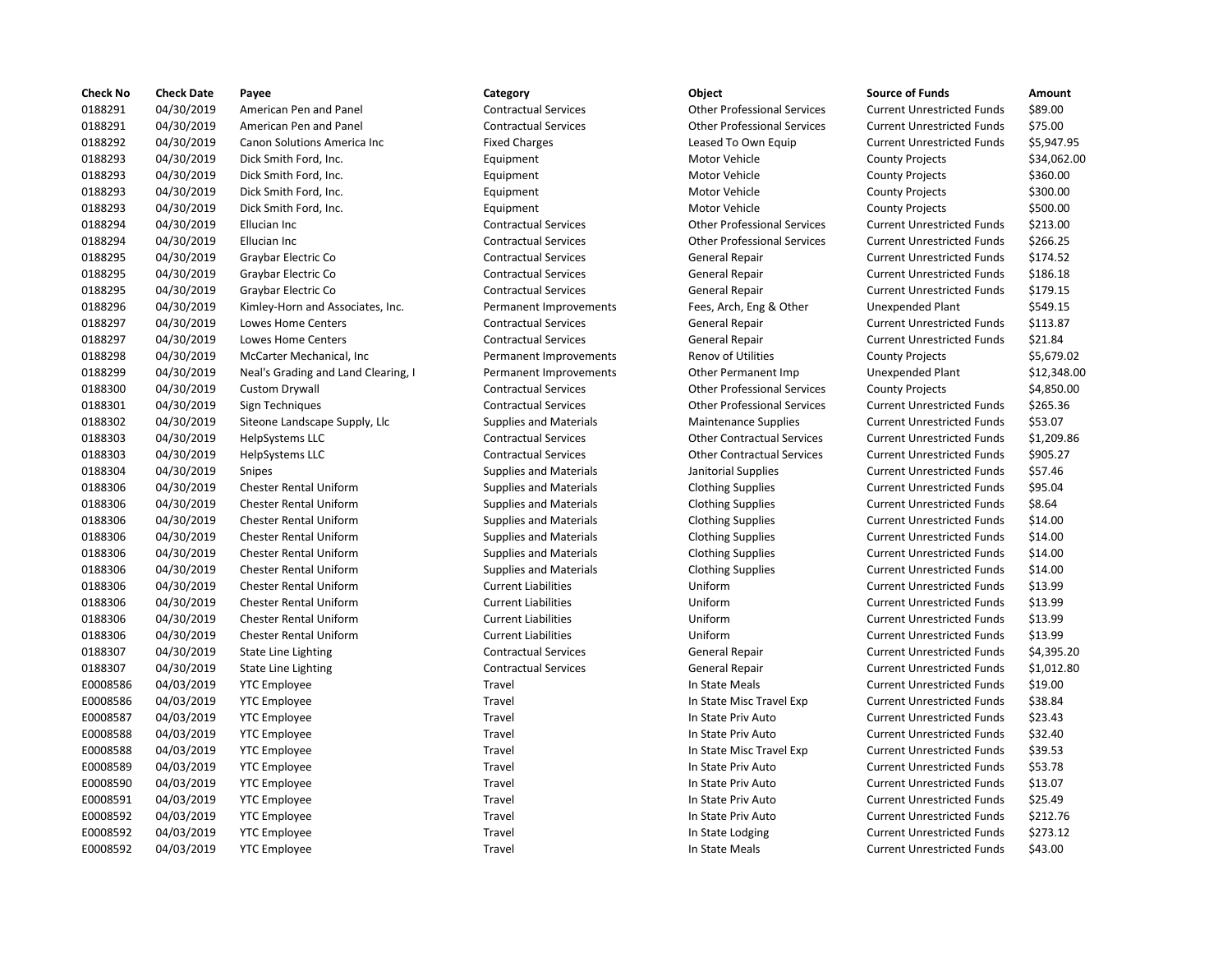| <b>Check No</b> | <b>Check Date</b> | Payee               | Category                    | Object                    | <b>Source of Funds</b>            | Amount   |
|-----------------|-------------------|---------------------|-----------------------------|---------------------------|-----------------------------------|----------|
| E0008593        | 04/03/2019        | <b>YTC Employee</b> | Travel                      | In State Priv Auto        | <b>Current Unrestricted Funds</b> | \$218.16 |
| E0008593        | 04/03/2019        | <b>YTC Employee</b> | Travel                      | In State Meals            | <b>Current Unrestricted Funds</b> | \$19.00  |
| E0008594        | 04/03/2019        | <b>YTC Employee</b> | Travel                      | In State Priv Auto        | <b>Current Unrestricted Funds</b> | \$56.16  |
| E0008595        | 04/03/2019        | <b>YTC Employee</b> | Travel                      | Out of State Priv Auto    | <b>Current Unrestricted Funds</b> | \$49.14  |
| E0008595        | 04/03/2019        | <b>YTC Employee</b> | Travel                      | In State Priv Auto        | <b>Current Unrestricted Funds</b> | \$21.60  |
| E0008596        | 04/03/2019        | <b>YTC Employee</b> | Travel                      | In State Priv Auto        | <b>Current Unrestricted Funds</b> | \$78.84  |
| E0008596        | 04/03/2019        | <b>YTC Employee</b> | Travel                      | In State Meals            | <b>Current Unrestricted Funds</b> | \$7.00   |
| E0008597        | 04/03/2019        | <b>YTC Employee</b> | Travel                      | Out of State Priv Auto    | <b>Current Unrestricted Funds</b> | \$47.47  |
| E0008597        | 04/03/2019        | <b>YTC Employee</b> | Travel                      | Out of State Other Trans  | <b>Current Unrestricted Funds</b> | \$37.00  |
| E0008597        | 04/03/2019        | <b>YTC Employee</b> | Travel                      | Out of State Meals        | <b>Current Unrestricted Funds</b> | \$57.00  |
| E0008597        | 04/03/2019        | <b>YTC Employee</b> | Travel                      | Out of State Air Trans    | <b>Current Unrestricted Funds</b> | \$30.00  |
| E0008598        | 04/03/2019        | <b>YTC Employee</b> | Travel                      | In State Priv Auto        | <b>Current Unrestricted Funds</b> | \$140.40 |
| E0008598        | 04/03/2019        | <b>YTC Employee</b> | Travel                      | In State Meals            | <b>Current Unrestricted Funds</b> | \$25.00  |
| E0008598        | 04/03/2019        | <b>YTC Employee</b> | Travel                      | In State Registration Fee | <b>Current Unrestricted Funds</b> | \$35.00  |
| E0008599        | 04/03/2019        | <b>YTC Employee</b> | Travel                      | Out of State Priv Auto    | <b>Current Unrestricted Funds</b> | \$257.58 |
| E0008599        | 04/03/2019        | <b>YTC Employee</b> | Travel                      | Out of State Lodging      | <b>Current Unrestricted Funds</b> | \$371.02 |
| E0008599        | 04/03/2019        | <b>YTC Employee</b> | Travel                      | Out of State Meals        | <b>Current Unrestricted Funds</b> | \$32.00  |
| E0008599        | 04/03/2019        | <b>YTC Employee</b> | Travel                      | Out of State Misc Travel  | <b>Current Unrestricted Funds</b> | \$60.00  |
| E0008600        | 04/03/2019        | <b>YTC Employee</b> | Travel                      | In State Priv Auto        | <b>Current Unrestricted Funds</b> | \$54.00  |
| E0008601        | 04/03/2019        | <b>YTC Employee</b> | Travel                      | Out of State Priv Auto    | <b>Current Unrestricted Funds</b> | \$27.00  |
| E0008601        | 04/03/2019        | <b>YTC Employee</b> | Travel                      | <b>Out of State Meals</b> | <b>Current Unrestricted Funds</b> | \$73.00  |
| E0008602        | 04/09/2019        | <b>YTC Employee</b> | Travel                      | In State Priv Auto        | <b>Current Unrestricted Funds</b> | \$11.88  |
| E0008603        | 04/09/2019        | <b>YTC Employee</b> | Travel                      | Out of State Priv Auto    | <b>Current Unrestricted Funds</b> | \$16.74  |
| E0008604        | 04/09/2019        | <b>YTC Employee</b> | Travel                      | Out of State Air Trans    | <b>Current Unrestricted Funds</b> | \$259.10 |
| E0008604        | 04/09/2019        | <b>YTC Employee</b> | Travel                      | Out of State Meals        | <b>Current Unrestricted Funds</b> | \$112.00 |
| E0008605        | 04/09/2019        | <b>YTC Employee</b> | Travel                      | In State Priv Auto        | <b>Current Unrestricted Funds</b> | \$213.84 |
| E0008605        | 04/09/2019        | <b>YTC Employee</b> | Travel                      | In State Lodging          | <b>Current Unrestricted Funds</b> | \$332.64 |
| E0008605        | 04/09/2019        | <b>YTC Employee</b> | Travel                      | In State Registration Fee | <b>Current Unrestricted Funds</b> | \$165.00 |
| E0008605        | 04/09/2019        | <b>YTC Employee</b> | Travel                      | In State Meals            | <b>Current Unrestricted Funds</b> | \$11.00  |
| E0008606        | 04/09/2019        | <b>YTC Employee</b> | Travel                      | In State Priv Auto        | <b>Current Unrestricted Funds</b> | \$81.00  |
| E0008607        | 04/09/2019        | <b>YTC Employee</b> | Travel                      | In State Priv Auto        | <b>Current Unrestricted Funds</b> | \$192.20 |
| E0008608        | 04/12/2019        |                     | Travel                      | Out of State Air Trans    | <b>Current Restricted Funds</b>   | \$60.00  |
| E0008608        |                   | <b>YTC Employee</b> | Travel                      | <b>Out of State Meals</b> |                                   | \$152.00 |
|                 | 04/12/2019        | <b>YTC Employee</b> |                             |                           | <b>Current Restricted Funds</b>   |          |
| E0008609        | 04/12/2019        | <b>YTC Employee</b> | Travel                      | Non Deductible Meals      | <b>Current Unrestricted Funds</b> | \$7.00   |
| E0008610        | 04/12/2019        | Charles Z. Robinson | <b>Contractual Services</b> | Non State Employee Travel | <b>Current Unrestricted Funds</b> | \$77.76  |
| E0008611        | 04/12/2019        | <b>YTC Employee</b> | Travel                      | In State Priv Auto        | <b>Current Unrestricted Funds</b> | \$77.76  |
| E0008611        | 04/12/2019        | <b>YTC Employee</b> | Travel                      | In State Meals            | <b>Current Unrestricted Funds</b> | \$6.00   |
| E0008612        | 04/12/2019        | <b>YTC Employee</b> | Travel                      | In State Meals            | <b>Current Unrestricted Funds</b> | \$25.00  |
| E0008612        | 04/12/2019        | <b>YTC Employee</b> | Travel                      | In State Misc Travel Exp  | <b>Current Unrestricted Funds</b> | \$20.01  |
| E0008613        | 04/12/2019        | <b>YTC Employee</b> | Travel                      | In State Priv Auto        | <b>Current Unrestricted Funds</b> | \$74.63  |
| E0008614        | 04/12/2019        | <b>YTC Employee</b> | Travel                      | Out of State Priv Auto    | <b>Current Unrestricted Funds</b> | \$16.74  |
| E0008615        | 04/12/2019        | Charles Z. Robinson | <b>Contractual Services</b> | Non State Employee Travel | <b>Current Unrestricted Funds</b> | \$77.76  |
| E0008616        | 04/16/2019        | <b>YTC Employee</b> | Travel                      | Out of State Priv Auto    | <b>Current Unrestricted Funds</b> | \$18.04  |
| E0008617        | 04/16/2019        | <b>YTC Employee</b> | Travel                      | In State Priv Auto        | <b>Current Unrestricted Funds</b> | \$69.74  |
| E0008618        | 04/16/2019        | <b>YTC Employee</b> | Travel                      | In State Priv Auto        | <b>Current Unrestricted Funds</b> | \$9.95   |
| E0008619        | 04/16/2019        | <b>YTC Employee</b> | Travel                      | In State Priv Auto        | <b>Current Unrestricted Funds</b> | \$192.18 |